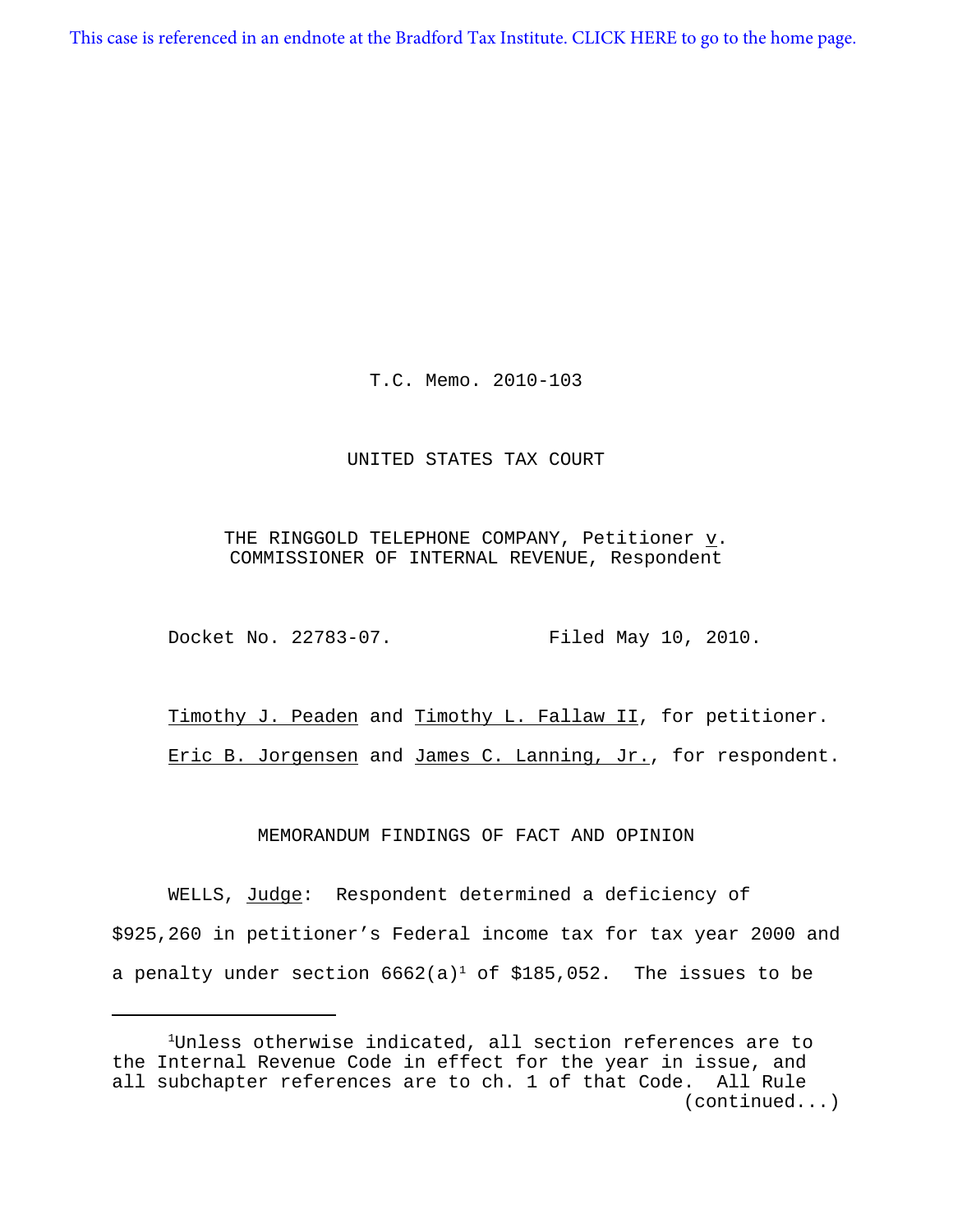decided are: (1) For purposes of determining built-in gain under section 1374, whether the fair market value of a partnership interest petitioner owned as of January 1, 2000, was \$2,980,000, as petitioner contends, or \$5,220,423, as respondent contends, and (2) whether petitioner is liable for the accuracy-related penalty respondent determined pursuant to section 6662.

### FINDINGS OF FACT

Some of the facts and certain exhibits have been stipulated. The stipulations of fact are incorporated in this opinion by reference and are found as facts. Petitioner was a Georgia corporation at the time the petition was filed.

Petitioner provides telecommunications services to customers in Georgia and Tennessee.

Before tax year 2000, petitioner was taxed as a C corporation for Federal income tax purposes. Petitioner made a valid election to be classified as an S corporation for Federal income tax purposes effective January 1, 2000.

#### Petitioner's Interest in CRC and CHAT

On January 1, 2000, petitioner owned a 25-percent partnership interest in Cellular Radio of Chattanooga (CRC) (hereinafter we will refer to petitioner's partnership interest in CRC as the CRC interest). As of January 1, 2000, the other

 $- 2 -$ 

 $(1$ ...continued) references are to the Tax Court Rules of Practice and Procedure.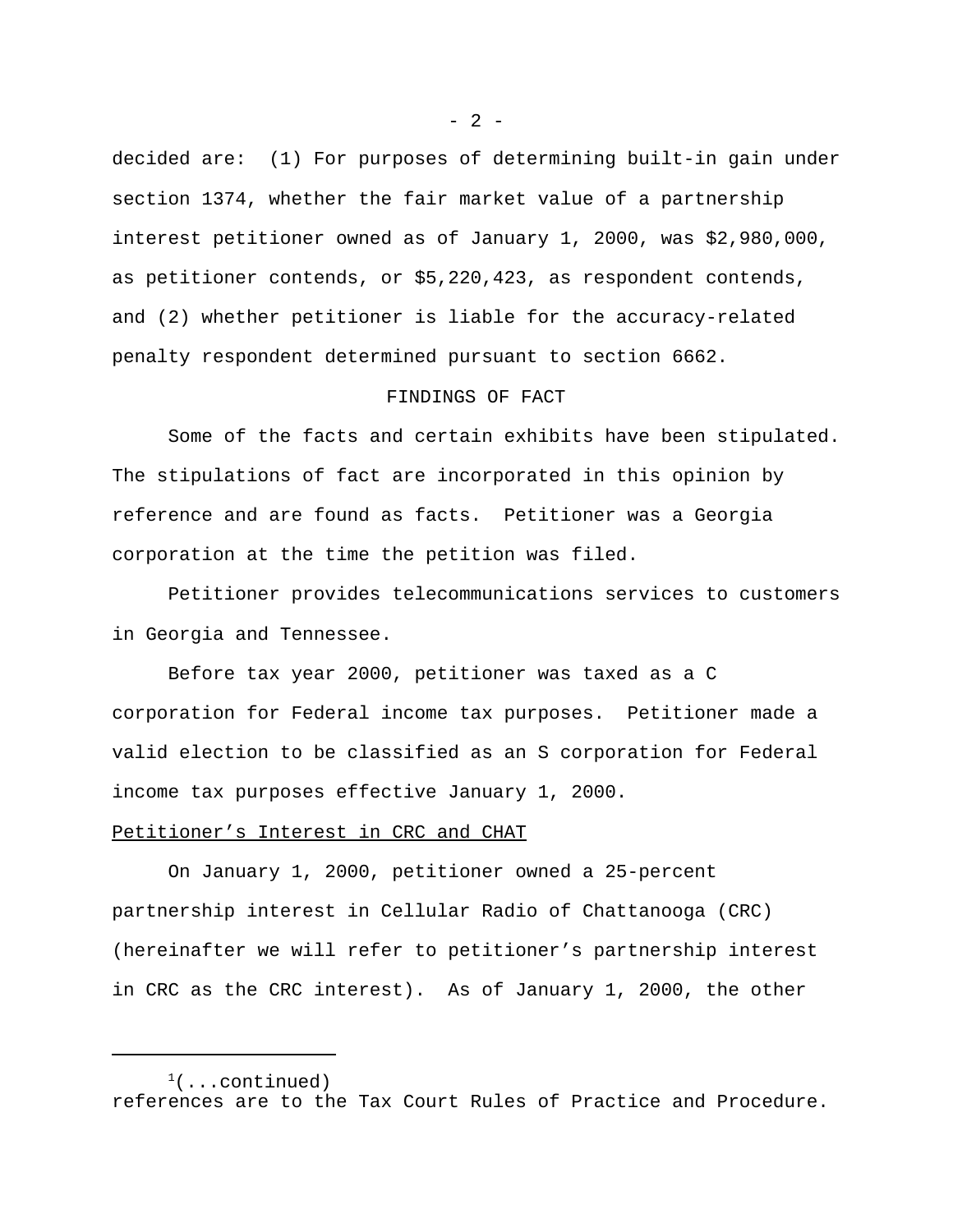partners in CRC, each with a 25-percent interest, were BellSouth Mobility, Inc. (BellSouth), Trenton Telephone Co., and Bledsoe Telephone Co.

As of January 1, 2000, CRC's primary asset was a 29.54 percent limited partnership interest in the Chattanooga MSA Limited Partnership (CHAT), which provided wireless telecommunications service in Chattanooga, Tennessee.

Before September 30, 2000, CHAT's general partner was Chattanooga CGSA, Inc. Effective October 1, 2000, CHAT's general partner was Chattanooga CGSA, L.L.C. Both of the successive general partners were, at all times relevant to this proceeding, wholly owned by BellSouth, and hereinafter they collectively are referred to as Chattanooga CGSA. As the only general partner of CHAT, Chattanooga CGSA was the only partner with the authority to request additional capital contributions and make distributions of partnership profits.

From January 1 through November 27, 2000, CHAT was owned as follows:

|                                                            |         | Ownership Interest (percentage)    |       |
|------------------------------------------------------------|---------|------------------------------------|-------|
| Partnership                                                | General | Limited<br>partnership partnership | Total |
| Chattanooga CGSA                                           | 40      | 15.31                              | 55.31 |
| Alltel Cellular<br>Associates of<br>South Carolina Limited |         |                                    |       |
| Partnership                                                |         | 15.15                              | 15.15 |
| CRC                                                        |         | 29.54                              | 29.54 |

 $-3 -$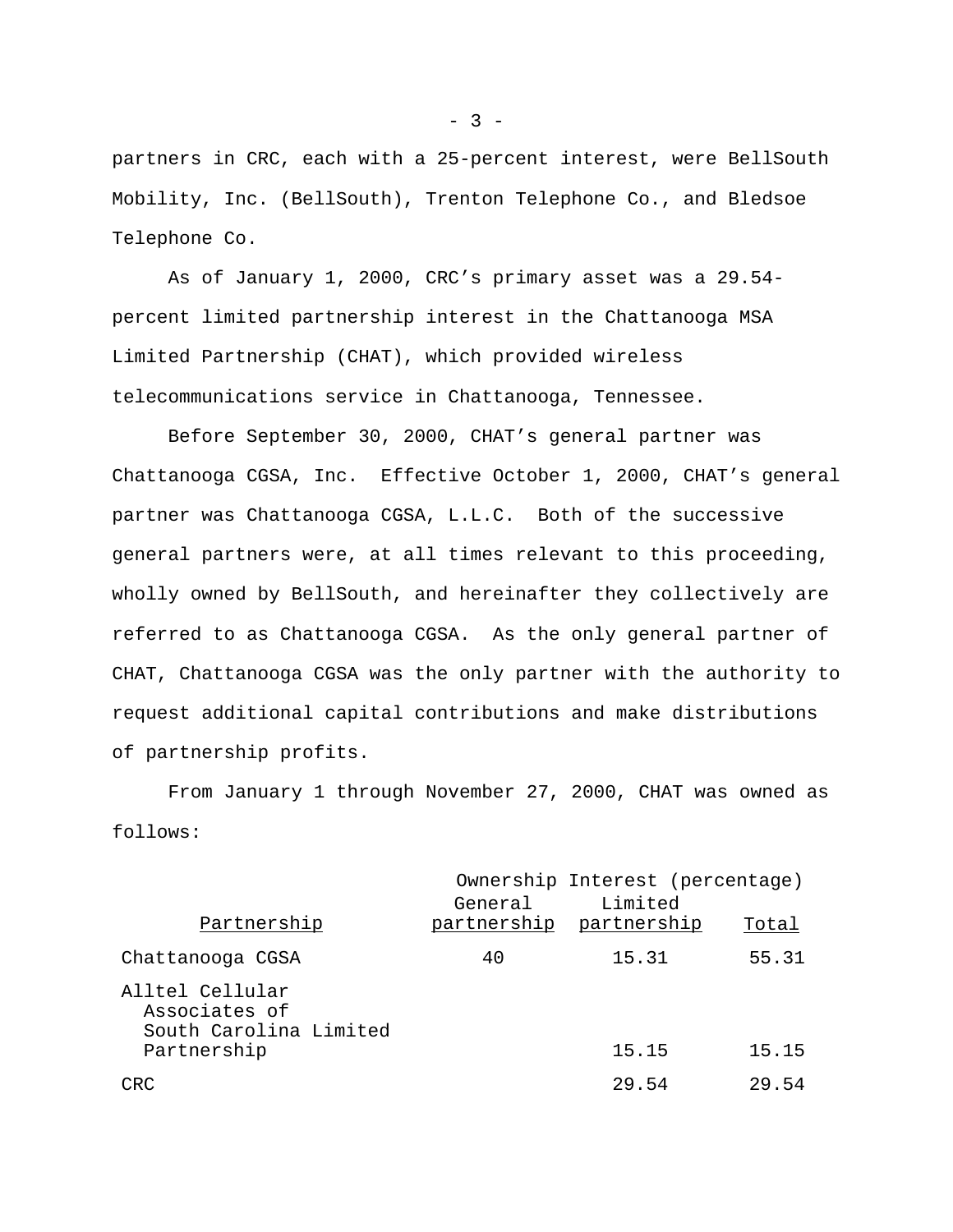At all times between January 1 and November 27, 2000, petitioner indirectly owned a 7.385-percent interest in CHAT as a result of petitioner's 25-percent partnership interest in CRC and CRC's 29.54-percent limited partnership interest in CHAT.

BellSouth acquired petitioner's 25-percent interest in CRC on November 27, 2000. Before that date, BellSouth owned 62.7 percent of CHAT--7.385 percent through its interest in CRC and 55.31 percent through its ownership of Chattanooga CGSA. Through its ownership of Chattanooga CGSA, BellSouth controlled CHAT.

The interests of petitioner and BellSouth in CHAT by virtue of their ownership of interests in CRC and Chattanooga CGSA before November 27, 2000, were are as follows:

|            | Ownership interest (percentage) |              |            |  |
|------------|---------------------------------|--------------|------------|--|
|            | CHAT via<br>Chattanooga CGSA    | CHAT via CRC | CHAT total |  |
| BellSouth  | 55.31                           | 7.385        | 62.695     |  |
| Petitioner |                                 | 7.385        | 7.385      |  |

On January 1, 2000, CRC interests were not publicly traded, and petitioner's right to sell its 25-percent interest in CRC was subject to a right of first refusal in favor of the other CRC partners.

On January 1, 2000, partnership interests in CHAT were not publicly traded.

 $- 4 -$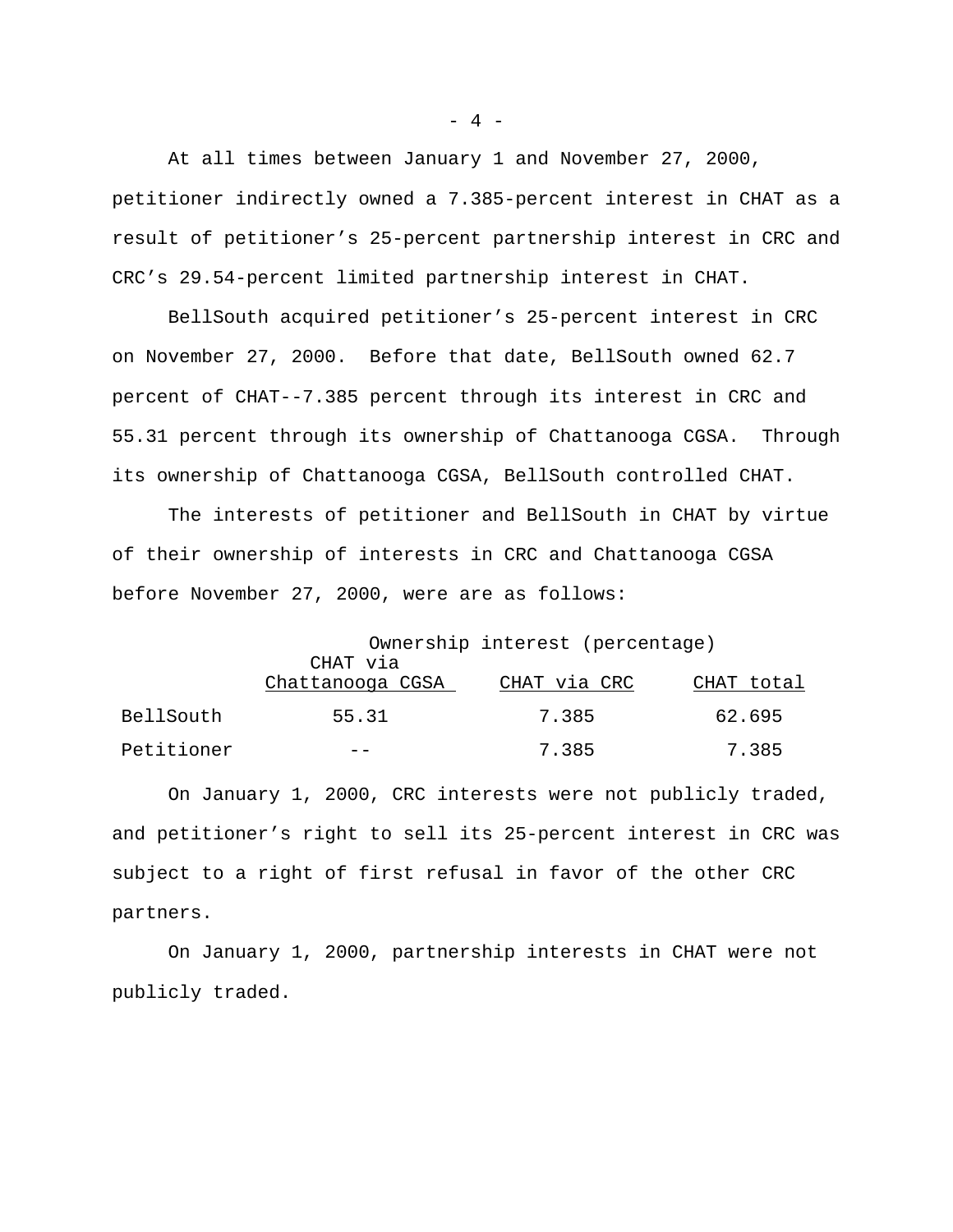- 5 -

## Reporting of Built-In Gain on the Sale of the CRC Interest

On September 30, 1999, at petitioner's request, the certified public accounting firm Warinner, Gesinger & Associates, L.L.C. (Warinner), issued a report using 1998 financial data that valued the CRC interest of petitioner at approximately \$4,600,000 (September 1999 report).

In early 2000, Phil Erli (Mr. Erli), then the general manager of petitioner, requested that Warinner prepare a revised valuation report to correct arithmetical errors in the September 1999 report and to include more recent data in the valuation analysis. On February 15, 2000, Warinner issued a revised report on the basis of financial data through September 30, 1999, which estimated the value of the CRC interest to be approximately \$2,600,000 (February 2000 report).

At the time that Mr. Erli requested the February 2000 report, he was not aware of the existence of the built-in gains tax and the impact that the determination of fair market value would have on that tax.

Petitioner's management did not become aware of the built-in gains tax until sometime in late 2000 or early 2001.

In March of 2000, petitioner engaged the investment banking firm Robinson-Humphrey Co., L.L.C. (Robinson-Humphrey), to identify potential buyers and to market the CRC interest. Robinson-Humphrey prepared an offering memorandum, which was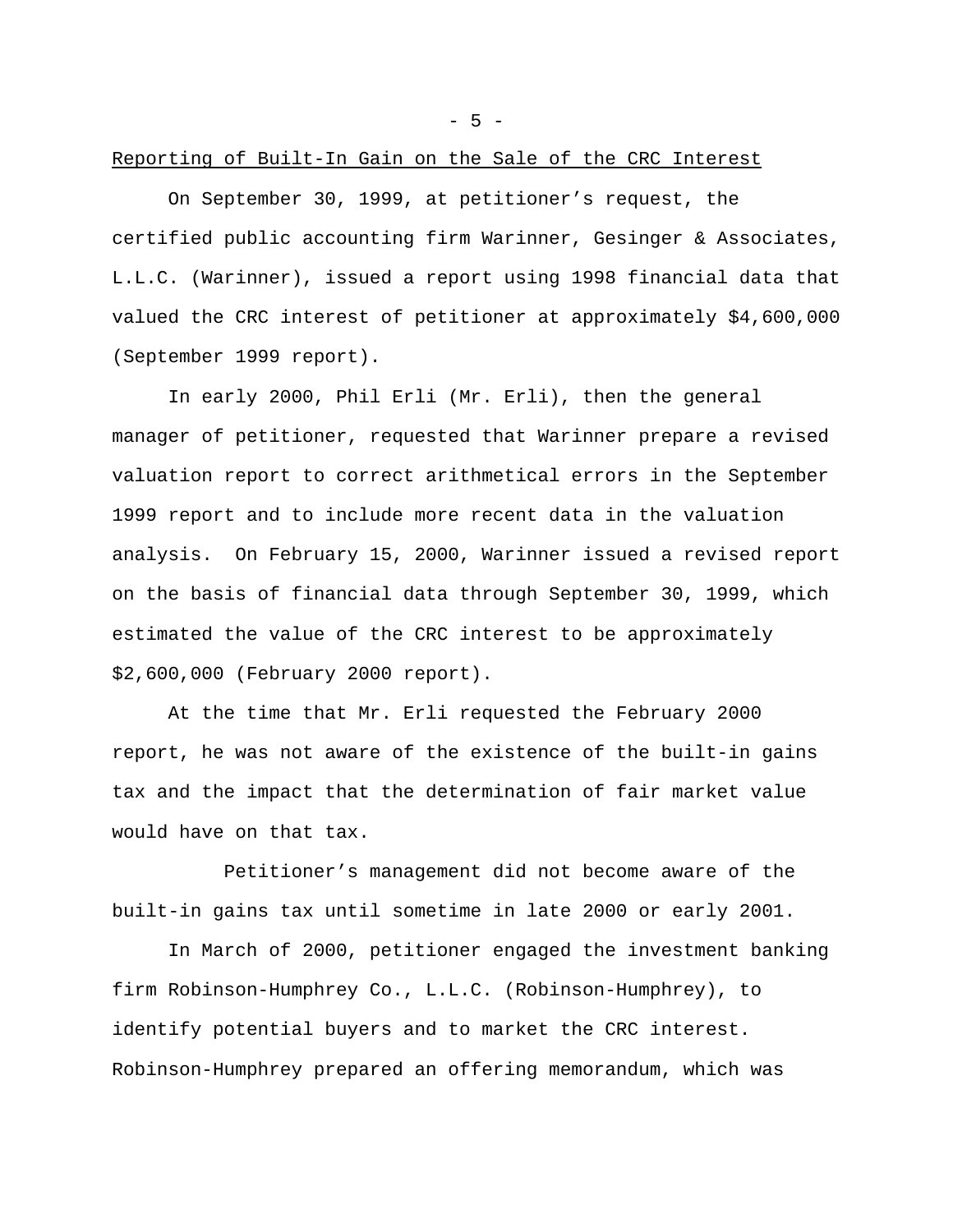provided to prospective purchasers and listed the value of the CRC interest as approximately \$7 million. Robinson-Humphrey's compensation was contingent on the sale price of the CRC interest; accordingly, it had an incentive to try to generate a high sale price. The Robinson-Humphrey memorandum was prepared for marketing purposes rather than as an objective assessment of value.

Petitioner did not expect to get an offer of \$7 million for its interest. Indeed, petitioner's management had decided that it would accept as little as \$2 million for the CRC interest.

On July 6, 2000, BellSouth offered to purchase the CRC interest for \$5,022,929, subject to working capital adjustments as of the date of closing.

Petitioner received no other offers to purchase the CRC interest. The other partners in CRC did not exercise their rights of first refusal with respect to the offer made by BellSouth.

Petitioner accepted BellSouth's offer on July 11, 2000, and the sale of the CRC interest to BellSouth was completed on November 27, 2000, for \$5,220,043.

Petitioner timely filed a Federal income tax return on Form 1120S, U.S. Income Tax Return for an S Corporation, for the 2000 tax year.

 $- 6 -$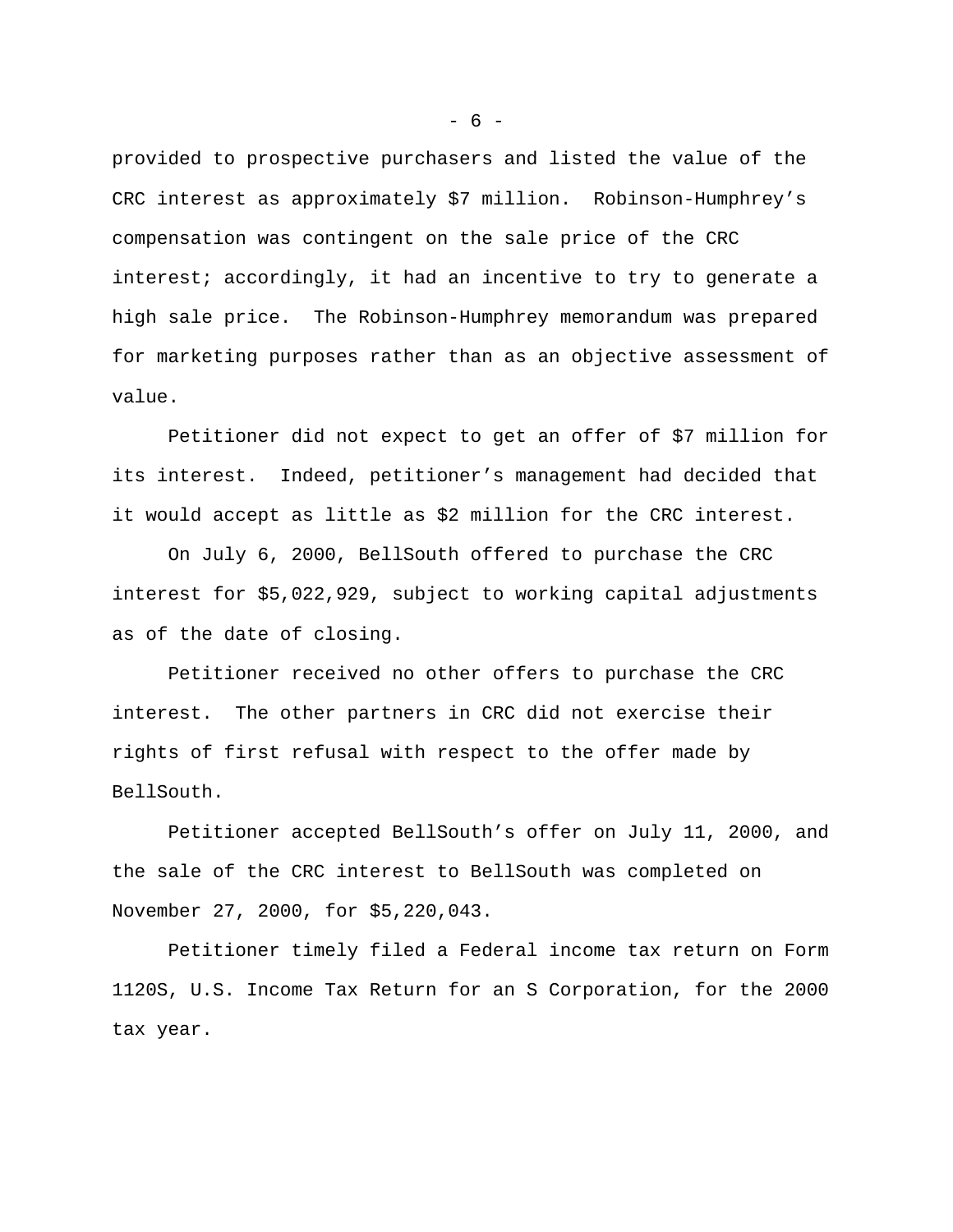On its 2000 Form 1120S, petitioner reported the amount of recognized built-in gain attributable to the CRC interest using a fair market value as of January 1, 2000 (the valuation date), of \$2,600,000, the amount determined by the February 2000 report. Petitioner used the valuation of the CRC interest contained in the February 2000 report on the advice of Stephen Henley, a certified public accountant petitioner consulted to review its 2000 Federal income tax return.

Respondent sent petitioner a notice of deficiency dated August 3, 2007, that determined a deficiency of \$925,260 and a penalty pursuant to section 6662(a) of \$185,052. The deficiency resulted from respondent's determination that the fair market value of the CRC interest was  $$5,243,602^2$  rather than the \$2,600,000 shown on petitioner's 2000 Federal income tax return.

#### OPINION

### I. Valuation of the CRC Interest

The issue we must decide is the fair market value of the CRC interest on the valuation date; i.e. on January 1, 2000, the effective date of petitioner's subchapter S election.

 $- 7 -$ 

 $2$ We note that Schedule 2 to the notice of deficiency, Explanation of Adjustments, states that the value of the CRC interest is determined to be \$5,220,423. However, Schedule 3 to the notice of deficiency uses the value of \$5,243,602 in calculating the built-in gains tax.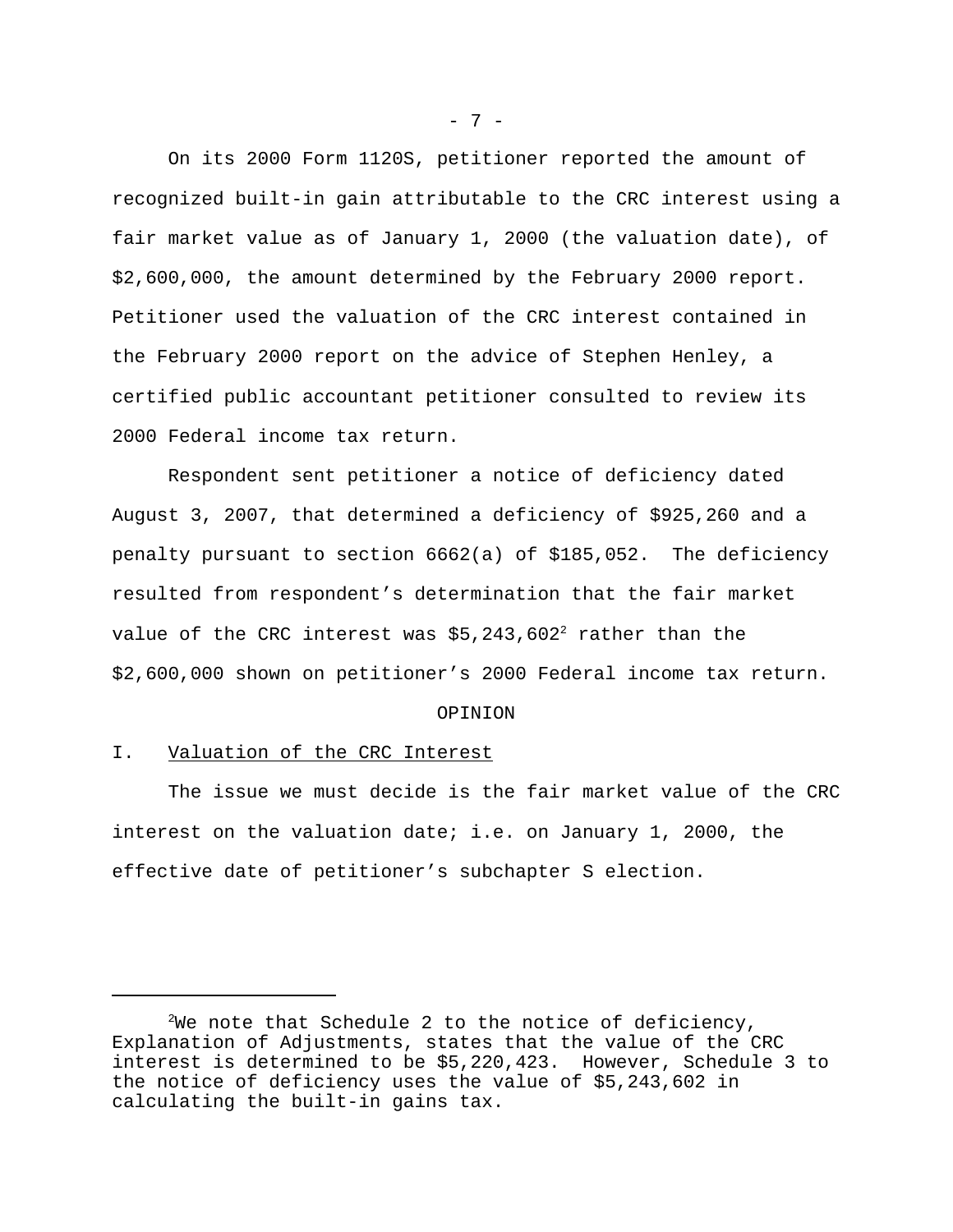#### A. Built-In Gains Tax

Section 1374 imposes a tax on built-in gains--gains accrued while an asset is held by a C corporation which later makes a subchapter S election. An S corporation's gain upon disposition of an asset generally is treated as built-in gain to the extent that the fair market value of that asset on the first day of the first taxable year for which the corporation's subchapter S election is in effect exceeds that asset's adjusted basis on such date. Sec. 1374(d)(1). If an asset with built-in gain is sold during the 10-year period beginning on such date, the S corporation will be taxed on the built-in gain. Sec. 1374(a),  $(d)(7)$ .

The parties agree that petitioner is subject to built-in gains tax under section 1374 on the sale of the CRC interest. Respondent asserts that the fair market value of the CRC interest on the valuation date was \$5,220,423, the price for which the interest was sold to BellSouth on November 27, 2000. Petitioner contends that the value of the CRC interest on the valuation date was \$2,980,000.

- 8 -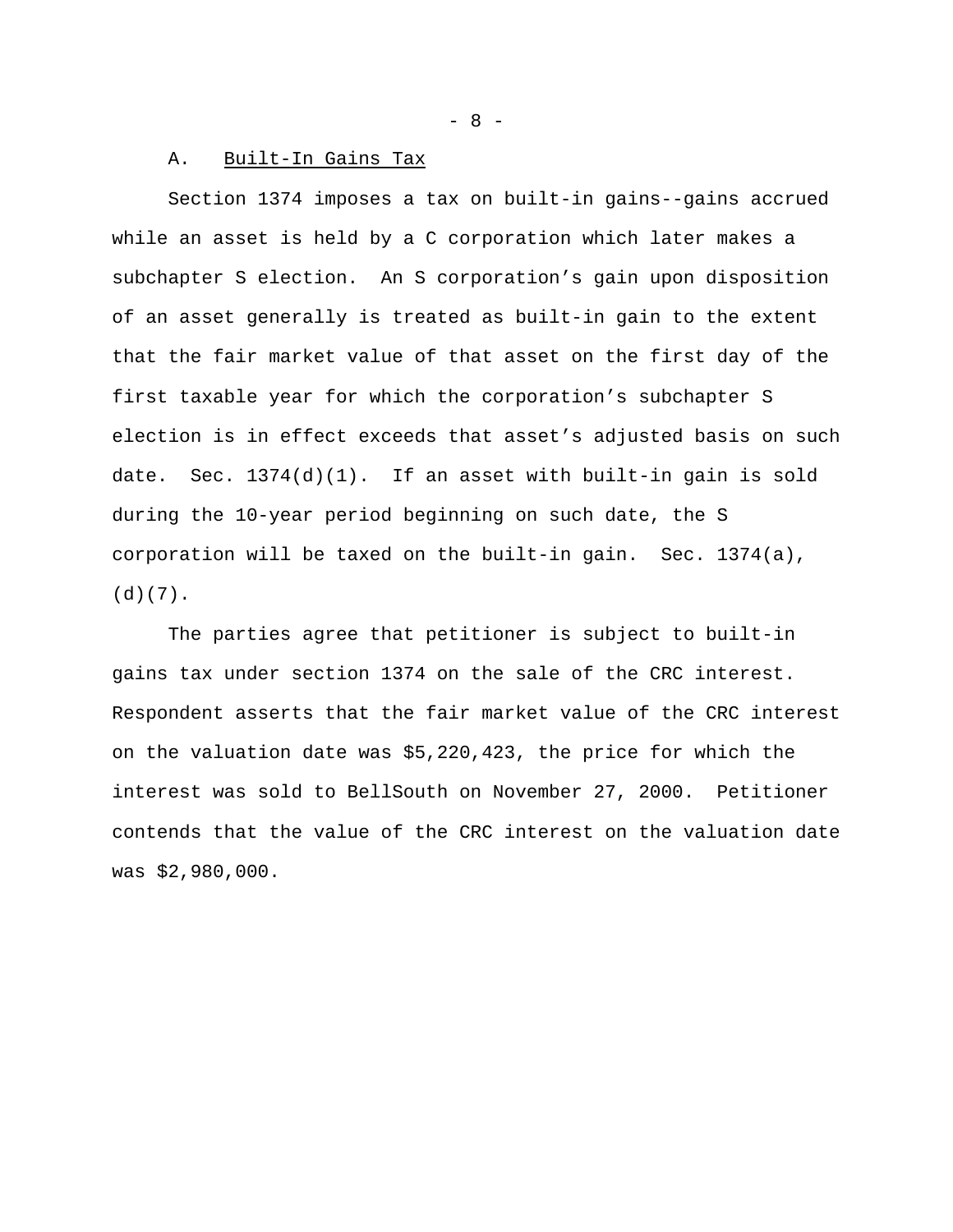- 9 -

#### B. Fair Market Value Standard

The standard for valuation is fair market value, which is defined as the price that a willing buyer would pay a willing seller, both persons having reasonable knowledge of all relevant facts and neither person being under a compulsion to buy or to sell. See United States v. Cartwright, 411 U.S. 546, 551 (1973) (applying the standard set forth in section 20.2031-1(b), Estate Tax Regs.). The standard is objective, using a hypothetical willing buyer and seller who are presumed to be dedicated to achieving maximum economic advantage in any transaction involving the property. See Estate of Newhouse v. Commissioner, 94 T.C. 193, 218 (1990). The objective willing buyer, willing seller standard must be achieved in the context of market and economic conditions on the valuation date. Id.

The valuation of stock is a question of fact resolved on the basis of the entire record. See Ahmanson Found. v. United States, 674 F.2d 761, 769 (9th Cir. 1981); Estate of Newhouse v. Commissioner, supra at 217. The trier of fact must weigh all relevant evidence to draw the appropriate inferences. See Commissioner v. Scottish Am. Inv. Co., 323 U.S. 119, 123-125 (1944); Helvering v. Nat. Grocery Co., 304 U.S. 282, 294-295 (1938); Estate of Newhouse v. Commissioner, supra at 217.

In valuing unlisted securities, "actual arm's length sales of such stock in the normal course of business within a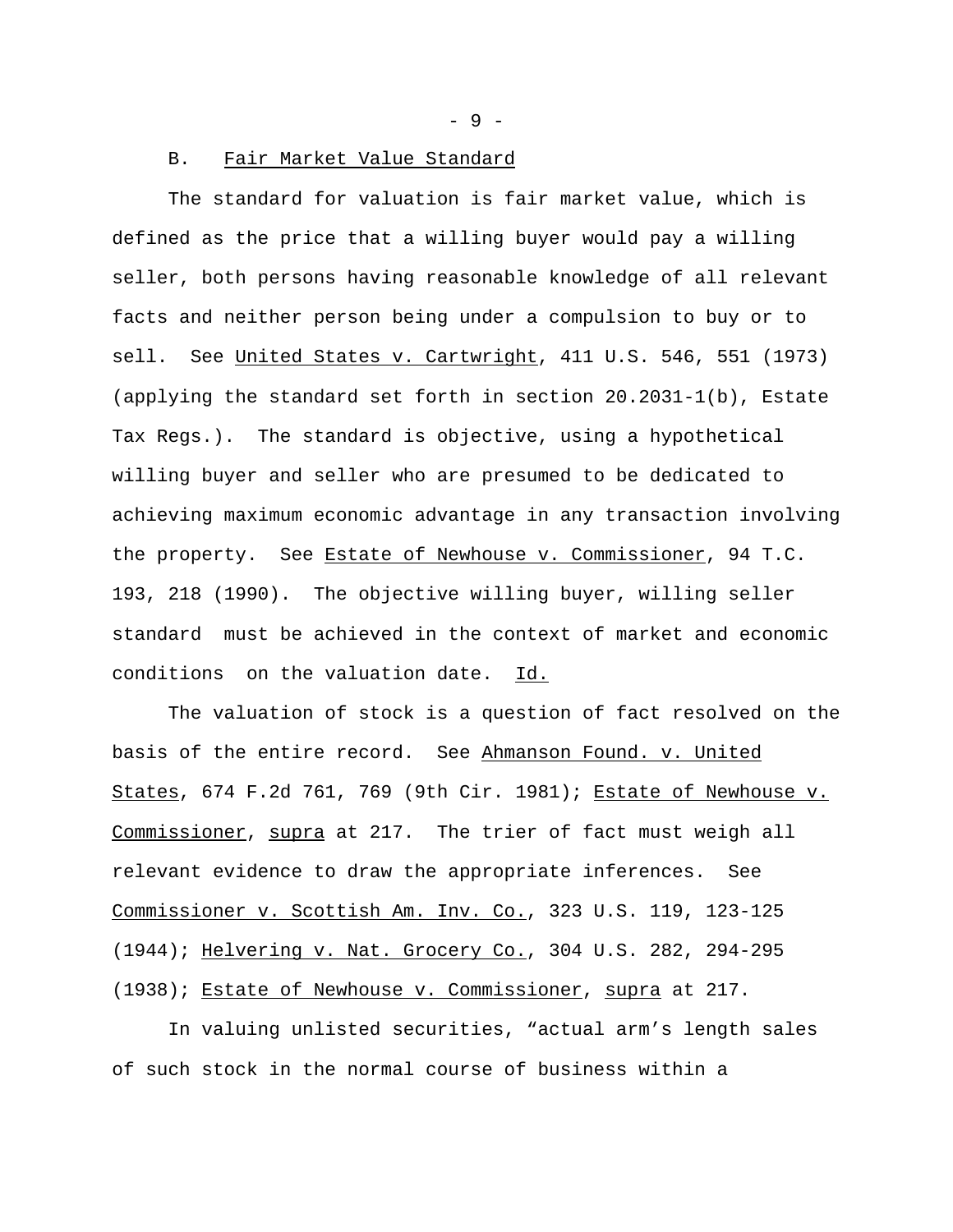reasonable time before or after the valuation date are the best criteria of market value". Estate of Andrews v. Commissioner, 79 T.C. 938, 940 (1982); See also Estate of Davis v. Commissioner, 110 T.C. 530, 535 (1998). Where the value of unlisted stock cannot be determined from actual sale prices, its value generally is to be determined by taking into consideration a host of factors, including, among others, the company's net worth, prospective earning power, and dividend-paying capacity. See, e.g., Estate of Davis v. Commissioner, supra at 536.

As is customary in valuation cases, the parties offered expert opinion evidence to support their opposing valuation positions. In such cases, we evaluate the opinions of experts in the light of the demonstrated qualifications of each expert and all other evidence in the record. See Estate of Christ v. Commissioner, 480 F.2d 171, 174 (9th Cir. 1973), affg. 54 T.C. 493 (1970); Parker v. Commissioner, 86 T.C. 547, 561 (1986). We have broad discretion to evaluate "'the overall cogency of each expert's analysis.'" Sammons v. Commissioner, 838 F.2d 330, 334 (9th Cir. 1988) (quoting Ebben v. Commissioner, 783 F.2d 906, 909 (9th Cir. 1986), affg. in part and revg. in part T.C. Memo. 1983-200), affg. in part and revg. in part on another ground T.C. Memo. 1986-318.

We are not bound by the formulas and opinions proffered by an expert witness and may accept or reject expert testimony in

 $- 10 -$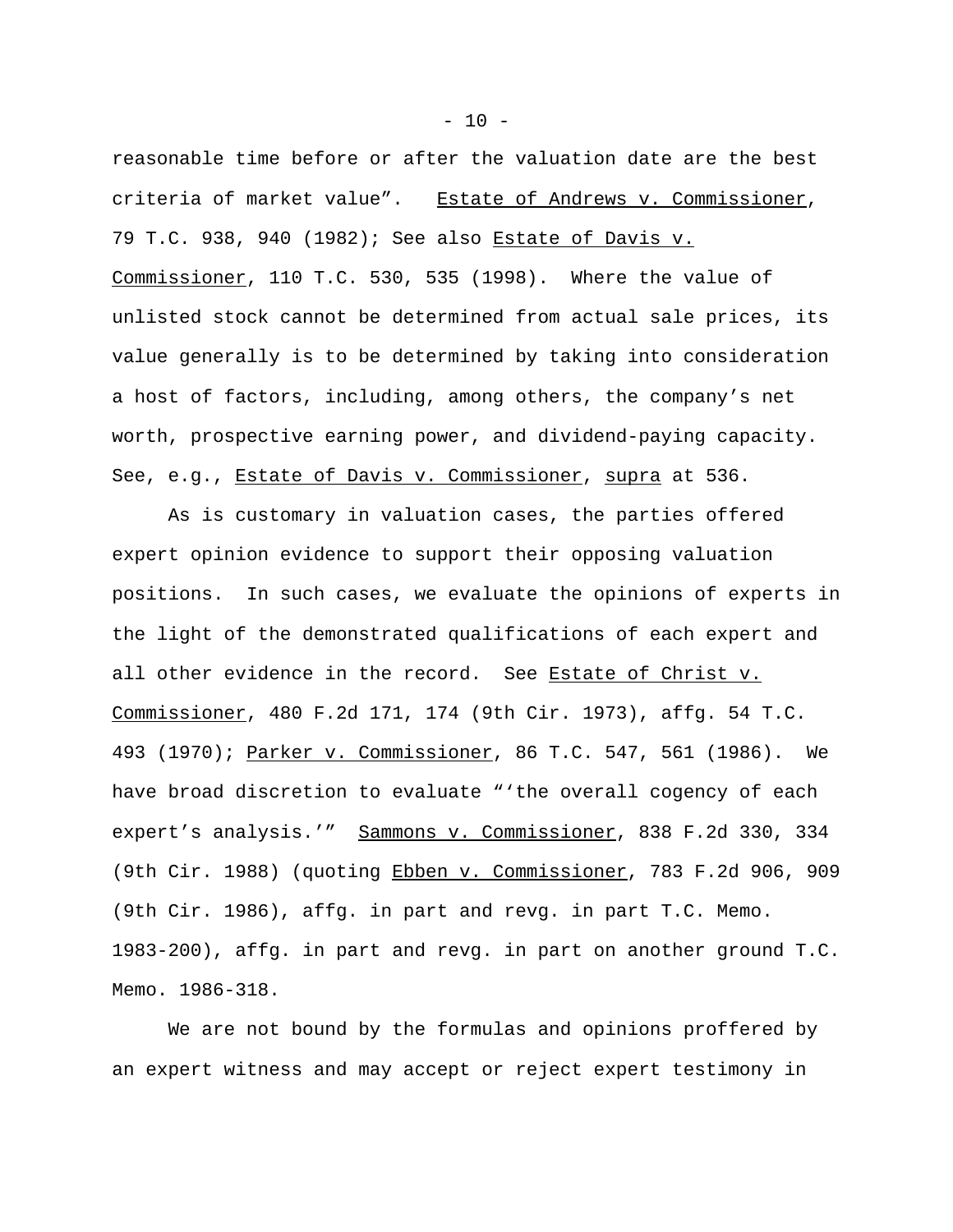the exercise of sound judgment. See Helvering v. Nat. Grocery Co., supra at 295; Estate of Newhouse v. Commissioner, supra at 217. Where necessary, we may reach a determination of value on the basis of our own examination of the evidence in the record. See Silverman v. Commissioner, 538 F.2d 927, 933 (2d Cir. 1976), affg. T.C. Memo. 1974-285; Estate of Davis v. Commissioner, supra at 538. Where experts offer divergent estimates of fair market value, we decide what weight to give these estimates by examining the factors they used in arriving at their conclusions. See Casey v. Commissioner, 38 T.C. 357, 381 (1962).

We have broad discretion in selecting valuation methods, see Estate of O'Connell v. Commissioner, 640 F.2d 249, 251 (9th Cir. 1981), affg. on this issue and revg. in part T.C. Memo. 1978-191, and in evaluating the weight to be given the facts in reaching our conclusion because "finding market value is, after all, something for judgment, experience, and reason", Colonial Fabrics, Inc. v. Commissioner, 202 F.2d 105, 107 (2d Cir. 1953), affg. a Memorandum Opinion of this Court. Moreover, while we may accept the opinion of an expert in its entirety, see Buffalo Tool & Die Manufacturing Co. v. Commissioner, 74 T.C. 441, 452 (1980), we may be selective in the use of any part of such opinion, or reject the opinion in its entirety, see Parker v. Commissioner, supra at 561. Because valuation necessarily results in an approximation, the figure at which this Court arrives need not be

- 11 -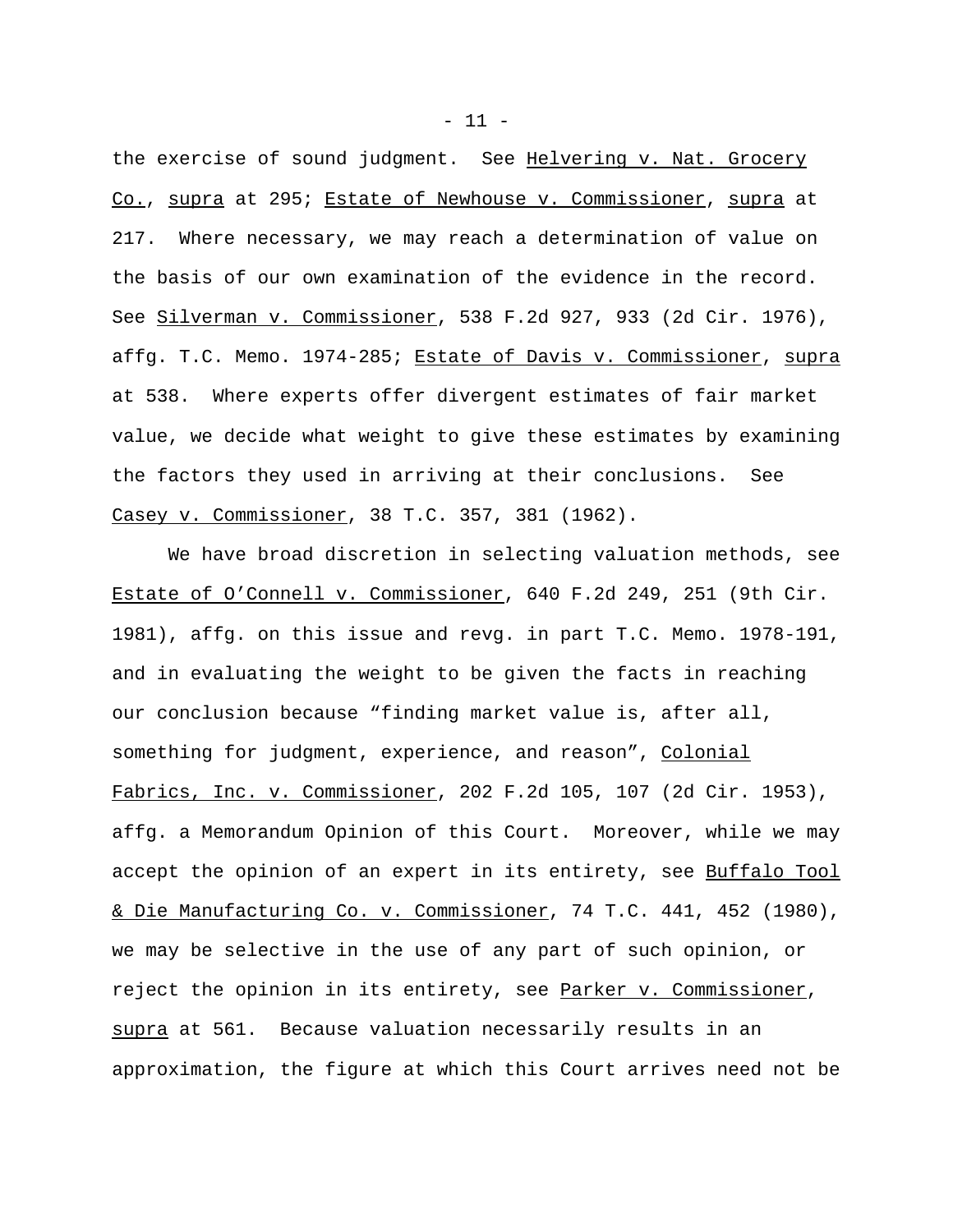one as to which there is specific testimony if it is within the range of values that may properly be arrived at from consideration of all the evidence. See Estate of O'Connell v. Commissioner, supra at 252; Silverman v. Commissioner, supra at 933.

# C. The Parties' Expert Testimony

Petitioner's expert witness, William E. King (Mr. King), prepared a report (King report) that concludes that the value of the CRC interest was \$2,980,000 on the valuation date. Respondent's expert witness, Steven C. Hastings (Mr. Hastings), prepared a report (Hastings report) that concludes that the value of the CRC interest was \$5,155,000 on the valuation date.

Mr. King is a certified public accountant and is accredited in business valuation by the American Institute of Certified Public Accountants. Mr. King has substantial experience in valuing telecommunications entities. Since 1998 Mr. King's work has been focused on the telecommunications industry, and Mr. King's company provides, on average, between 35 and 45 valuations per year related to telecommunications businesses. Mr. King testified that in any given year he spends between 25 percent and 75 percent of his time working on telecommunications valuations. On the basis of his experience in telecommunications valuation, Mr. King was able to factor in the specific conditions and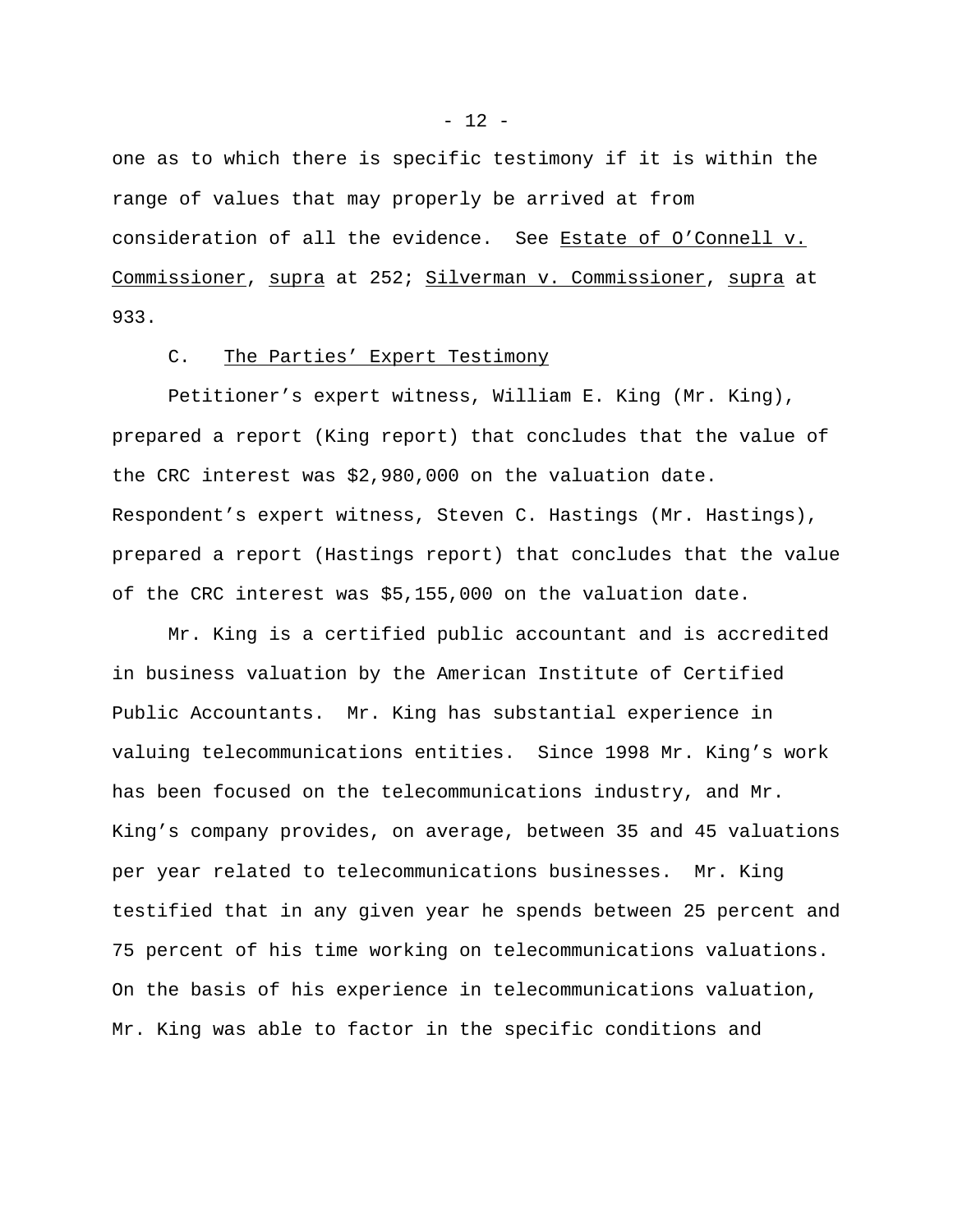outlook of the telecommunications industry, as well as the economic outlook in general, existing on the valuation date.

Mr. Hastings is a certified public accountant but is not accredited specifically in business valuation. Mr. Hastings worked in the area of business valuation during the late 1980s and early 1990s before leaving to work in other areas of finance. Mr. Hastings returned to business valuation work in 2006, and he testified that about 95 percent of his billable hours are currently spent on valuation issues. However, Mr. Hastings had never valued a telecommunications company before preparing his expert report in the instant case. Consequently, Mr. Hastings took a more mechanical approach to the valuation of the CRC interest, relying heavily on historical data without significant adjustment to reflect prevailing market conditions in the telecommunications industry on the valuation date.

Mr. King valued the CRC interest using both a business enterprise value analysis and a distribution yield analysis. The business enterprise value analysis incorporated four valuation methods (capitalization of income method, discounted future income method, guideline company method, and guideline transaction method). The capitalization of income method applied a capitalization rate of 13.6 percent to CHAT's determined net cashflows for four distinct periods preceding the valuation date. The discounted future income method applied discount rates

 $- 13 -$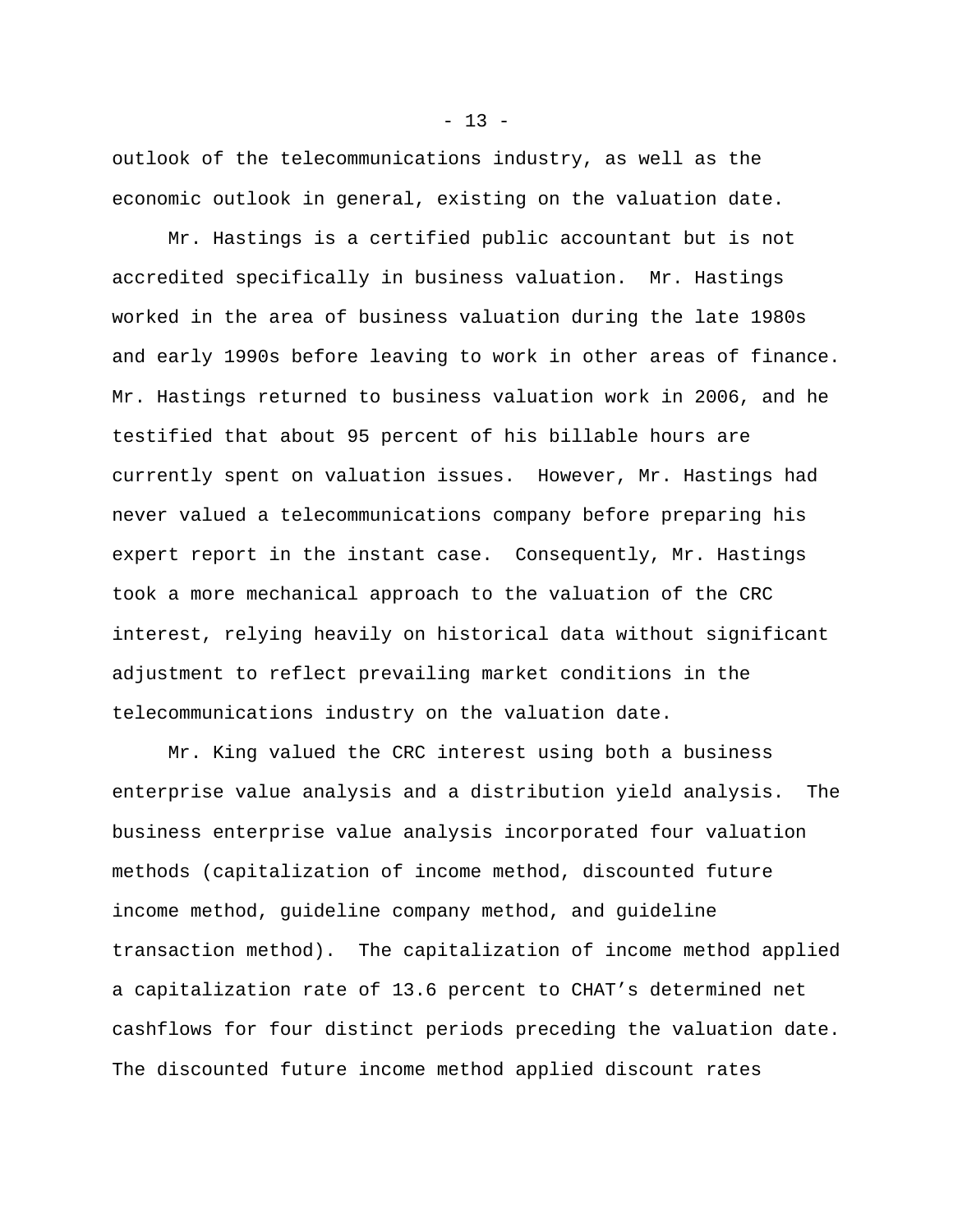ranging from 14.33 percent to 17.03 percent to CHAT's projected annual net cashflows for each of the years during a 10-year period ending on December 31, 2009, and a 17.03-percent discount rate to CHAT's residual value. The guideline company method reflected prices paid for companies similar to CHAT and whose stock was traded in a public market. The guideline transaction analysis reflected transactions involving the acquisition of privately held entities similar to CHAT. The resulting values derived under these four enterprise valuation methods, and the weights assigned to each, were as follows:

| Method                     | Value of CHAT | Weight<br>(percentage) |
|----------------------------|---------------|------------------------|
| Capitalization of income   | \$44,902,000  | 50                     |
| Discounted future income   | 34,516,000    | 30                     |
| Guideline company          | 32, 471, 000  | 10                     |
| Guideline transaction      | 26,528,000    | 10                     |
| Concluded enterprise value | 38,735,000    |                        |

On the basis of the above, Mr. King determined in his report that, on the valuation date, the total business enterprise value of CHAT was \$38,735,000, the fair market value of CRC's interest in CHAT was \$11,442,000, and the fair market value of the CRC interest was \$2,861,000. In his report, Mr. King then applied a 5-percent lack of marketability discount and concluded that the appropriate business enterprise valuation of the CRC interest was \$2,718,000.

- 14 -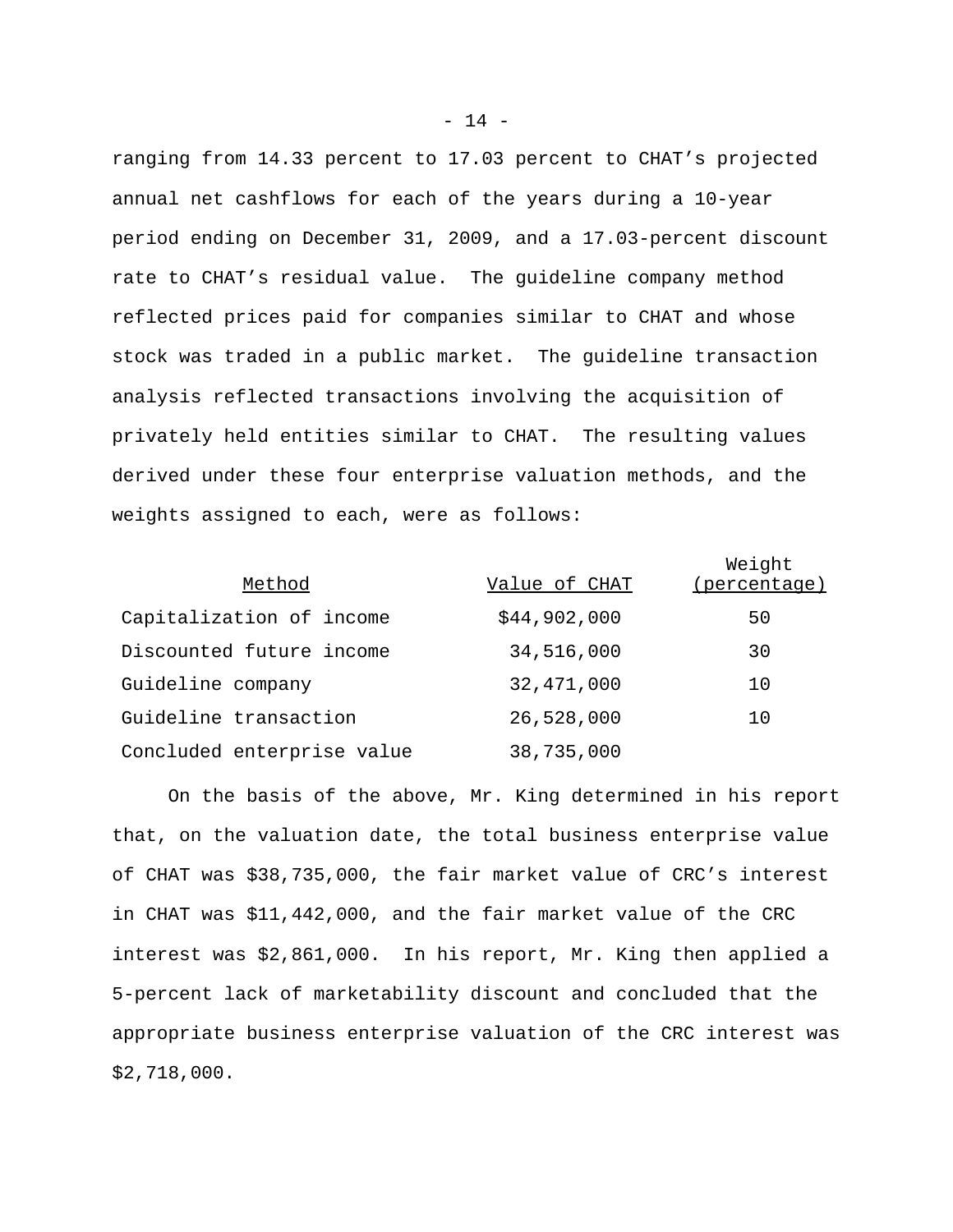Using the distribution yield analysis, Mr. King estimated the value of CHAT by applying a capitalization factor of 12.41 percent that reflected a 5-percent marketability discount to CHAT's net after-tax distributions for the 3 years before the valuation date (1997 through 1999). On the basis of the distribution yield analysis, Mr. King determined that the fair market value of the CRC interest on the valuation date was \$3,243,000. In his report, Mr. King weighted the business enterprise analysis and the distribution yield analysis equally to arrive at a fair market value of \$2,980,000 for the CRC interest.

In his report, Mr. Hastings valued the CRC interest by considering three business enterprise valuation methods (discounted cashflow method, merger and acquisition method, and guideline company method) to determine the fair market value of CHAT. Using the discounted cashflow method, Mr. Hastings applied a 14-percent discount rate to CHAT's projected annual income for each of the years during a 10-year period ending on December 31, 2009. Mr. Hastings used the merger and acquisition method to reflect transactions involving acquisitions of privately held entities comparable to CHAT. Mr. Hastings used the guideline company method to reflect prices paid for companies which were engaged in a business similar to CHAT and whose stock was publicly traded. In his report, Mr. Hastings determined that the

 $- 15 -$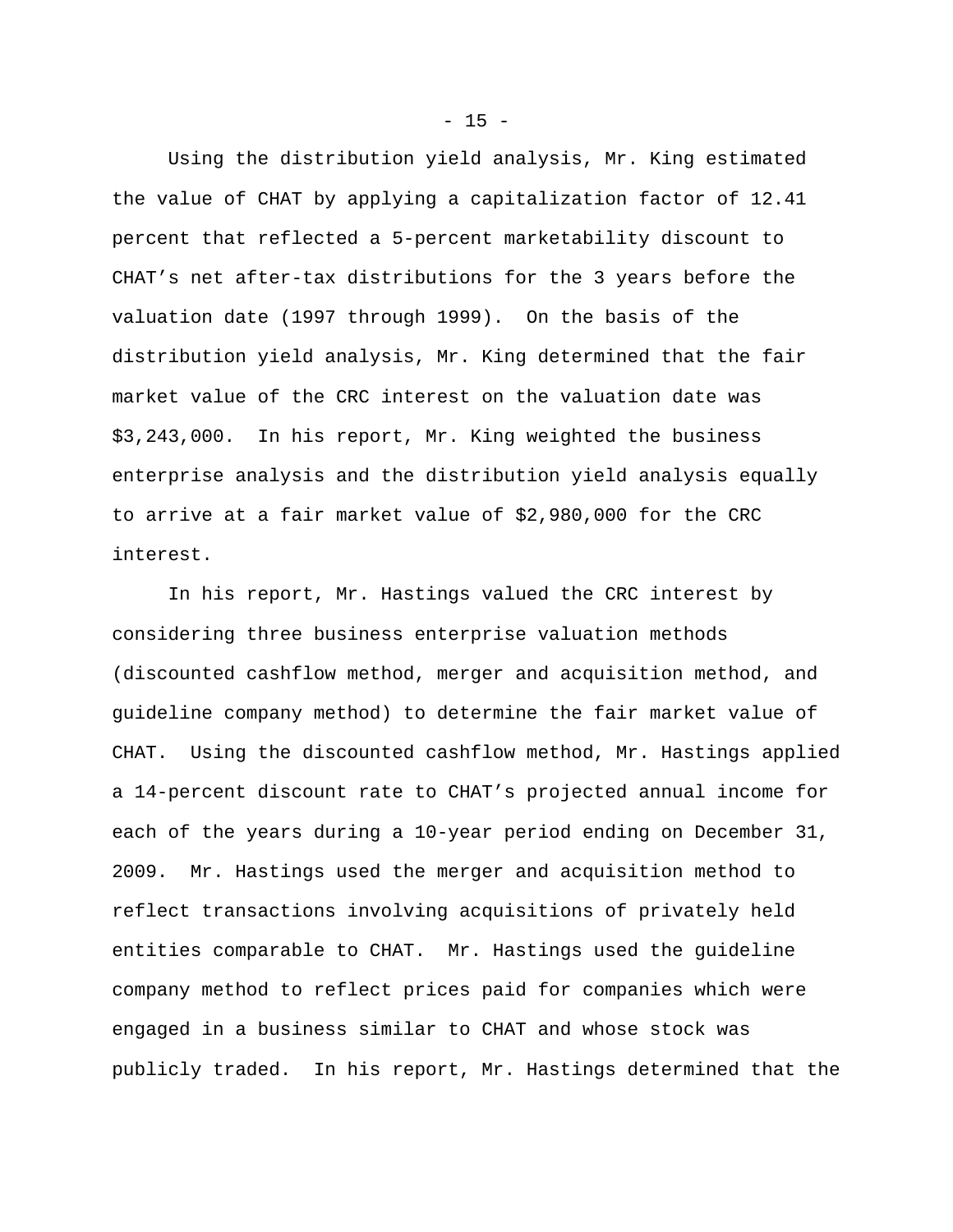guideline company method potentially overstated the value of CHAT and gave it no weight. Mr. Hastings concluded that the discounted cashflow method and the merger and acquisition method should be weighted equally. The resulting values derived under these three methods were as follows:

| Valuation Method     | Value of CHAT | Weight<br>(percentage) |
|----------------------|---------------|------------------------|
| Discounted cashflow  | \$98,900,000  | 50                     |
| Merger & acquisition | 115,900,000   | 50                     |
| Guideline company    | 127,800,000   | 0                      |
| Concluded value      | 107,400,000   |                        |

On the basis of the above, Mr. Hastings, in his report, determined that the total value of CHAT was \$107,400,000, applied a 35-percent marketability discount, and concluded that the value of a 7.385-percent equity interest in CHAT on January 1, 2000, was \$5,155,000. He also concluded that a multilevel discount was not appropriate and concluded that the value of the CRC interest on the valuation date was \$5,155,000.

In his report, Mr. Hastings did not consider CHAT's distribution history when preparing his valuation analysis, and respondent asserts that Mr. King's use of a distribution yield analysis in his report was inappropriate. Specifically, respondent contends that a distribution yield analysis is appropriate only where the company being valued has been distributing almost all of its net income. Relying on section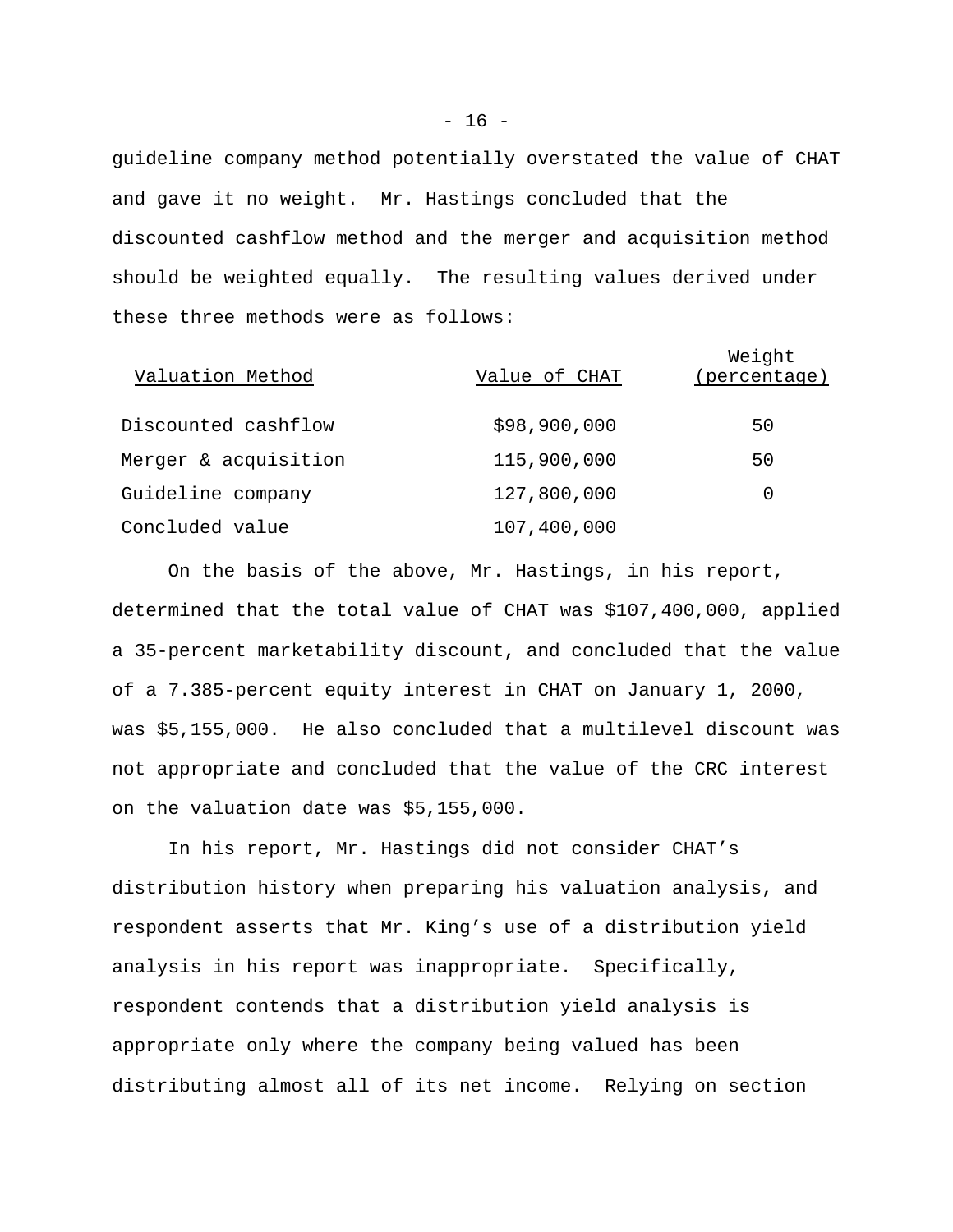25.2512-2(f)(2), Gift Tax Regs., and Rev. Rul. 59-60, 1959-1 C.B. 237, respondent further asserts that dividend-paying capacity, not dividends paid or distributed, should be used to value closely held stock. Respondent contends that a distribution yield analysis will understate the value of a company's stock when the company is not paying out all of the cash that it has available for dividends. It is important to note that while dividend-paying capacity may well be more important than actual dividends paid or distributed when determining the value of a controlling interest in a closely held business, this Court has recognized that "Dividends paid can be more important than dividend-paying capacity in appraising minority interests because a minority shareholder cannot force the company to pay dividends even if it has the capacity to do so". Barnes v. Commissioner, T.C. Memo. 1998-413 (citing Pratt, et al., Valuing a Business: The Analysis and Appraisal of Closely Held Companies 227 (3d ed. 1996)).

## D. Sale Price of the CRC Interest as Evidence of Fair Market Value

Since a reasonably contemporaneous arm's-length sale is the best evidence of value, we must decide whether the sale of the CRC interest to BellSouth meets that criterion. During July 2000, approximately 6 months after the valuation date, petitioner and BellSouth entered into an agreement for the purchase of the CRC interest. Petitioner sold the CRC interest to BellSouth on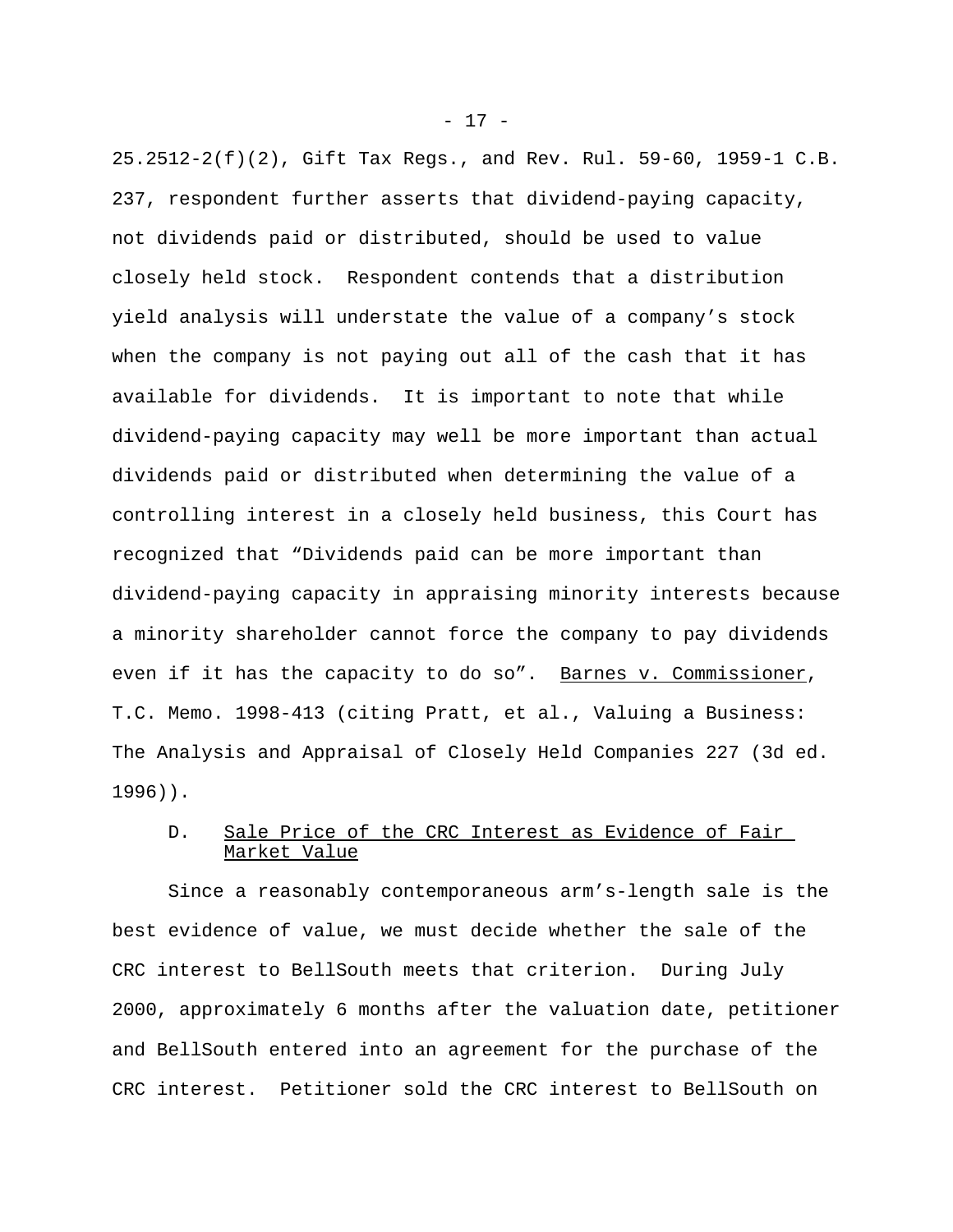November 27, 2000, for \$5,220,043. Respondent contends that the best evidence of the value of the CRC interest on January 1, 2000, is the subsequent sale of that interest to BellSouth on November 27, 2000. Petitioner contends that the sale of the CRC interest to BellSouth did not reflect arm's-length pricing between a willing and informed hypothetical buyer and seller and that the sale price must be disregarded or adjusted. Petitioner further contends that BellSouth would have paid more than an average hypothetical buyer for the CRC interest because BellSouth already owned a controlling interest in CHAT, the primary asset of CRC.

In deciding whether the sale of the CRC interest to BellSouth is probative evidence of its value on the valuation date, we first consider whether the sale was within a reasonable time after the valuation date. The price at which the CRC interest sold was fixed by a formula agreed to 6 months after the valuation date. Petitioner has not established, and does not argue, that there were intervening circumstances that would have affected value between the valuation date and the sale date, and neither party asserts that the sale date was not within a reasonable time after the valuation date. We conclude, on the basis of the record, that the sale of the CRC interest to BellSouth occurred within a reasonable time after the valuation

- 18 -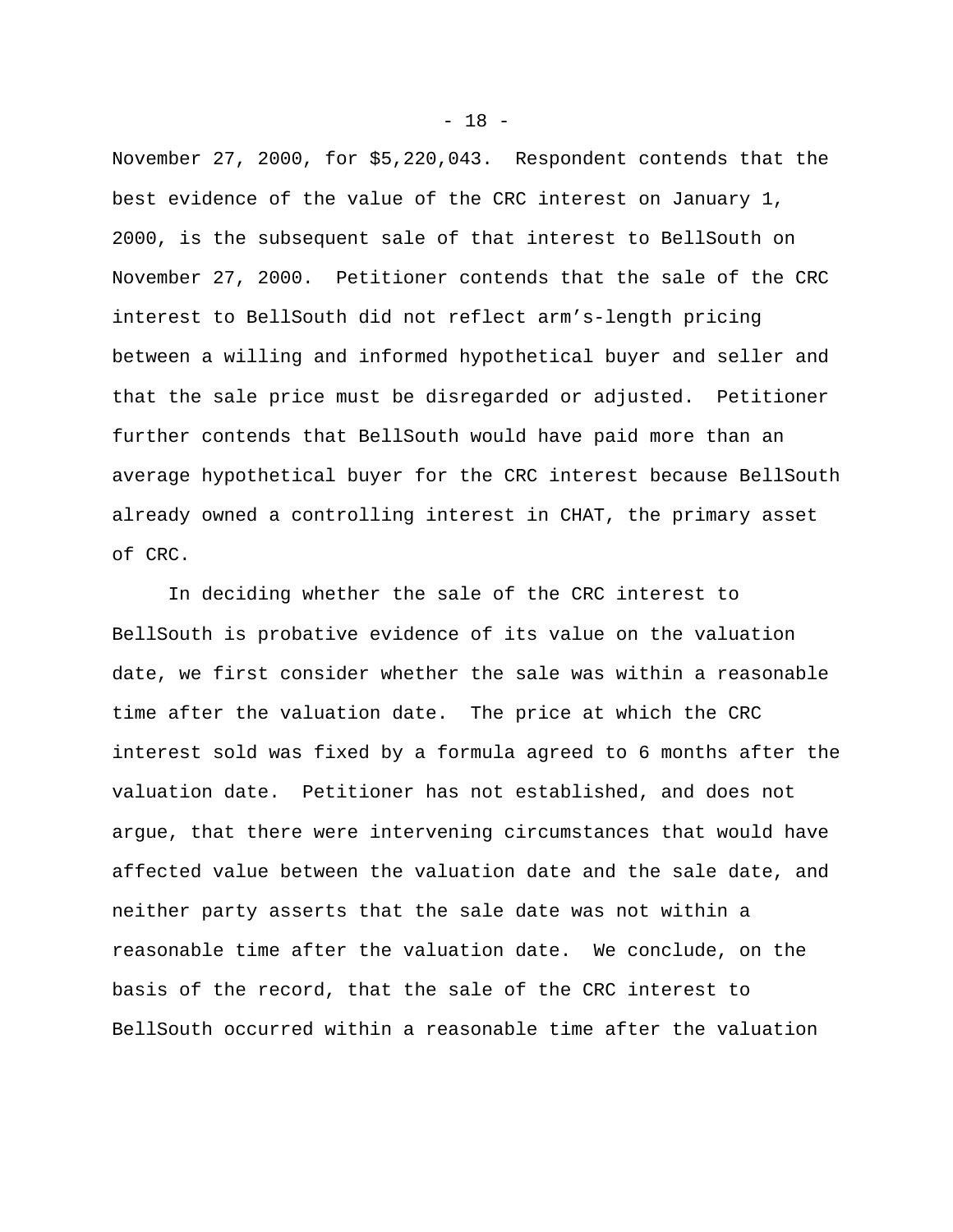date and that there were no intervening events that would have affected value between the valuation date and the sale date.

We next consider whether the sale to BellSouth was an arm'slength sale in the normal course of business. The evidence indicates that BellSouth was an unrelated buyer acting in its own self-interest when it purchased the CRC interest. Neither party argues that the sale to BellSouth was not an arm's-length transaction. We conclude, on the basis of the record, that the sale of the CRC interest was an arm's-length sale in the normal course of business.

Finally, even though we have concluded that the sale of the CRC interest to BellSouth was an arm's-length transaction, we consider whether unique characteristics of the transaction persuade us to adjust the sale price in our valuation analysis. Petitioner argues that if we use the BellSouth purchase price as evidence of the value of the CRC interest on the valuation date, that purchase price must be adjusted to reflect "special circumstances surrounding the buyer, the seller, or the transaction generally that could have skewed the sale price from a measure of true fair market value that would have been reached between a hypothetical buyer and seller absent those circumstances". We agree with petitioner that in the instant case we should consider the unique characteristics of the actual buyer, seller, and transaction. See Epic Associates 84-III v.

- 19 -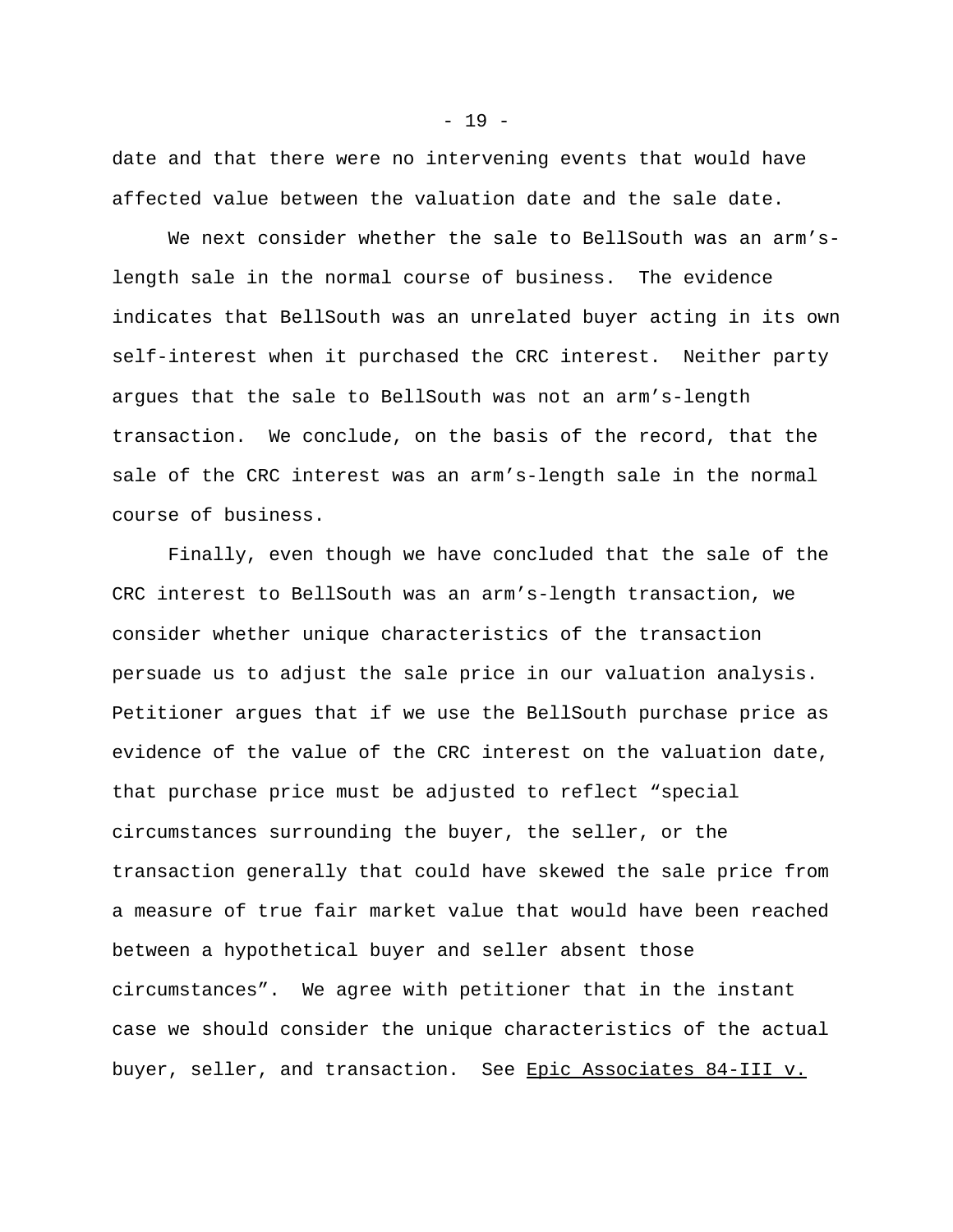Commissioner, T.C. Memo. 2001-64; Hansen v. Commissioner, a Memorandum Opinion of this Court dated July 28, 1952; sec. 20.2031-2(e), Estate Tax Regs.

Petitioner contends that the sale price must be adjusted because "BellSouth was a truly unique buyer that would have likely valued the CRC interest at a higher price than literally anyone else in the world based on its unilateral control of CHAT". Additionally, petitioner contends that we must consider BellSouth's history of submitting "high bids" in order to discourage exercise of rights of first refusal.

## E. Whether the BellSouth Sale Price Included a Control Premium

Petitioner argues that, as a matter of law, the fair market value of a minority interest in a business cannot be ascertained by reference to what a controlling interest holder would pay for the interest because a controlling interest holder would place a greater value on a minority interest than would a hypothetical purchaser who lacks control. Petitioner therefore contends that the BellSouth purchase price reflects a "control" value to BellSouth and must be disregarded or discounted in determining the fair market value of the CRC interest to a hypothetical buyer who did not control CHAT as BellSouth did.

Respondent counters with the argument that BellSouth already controlled CHAT before its acquisition of the CRC interest and did not gain any additional measure of control over CHAT by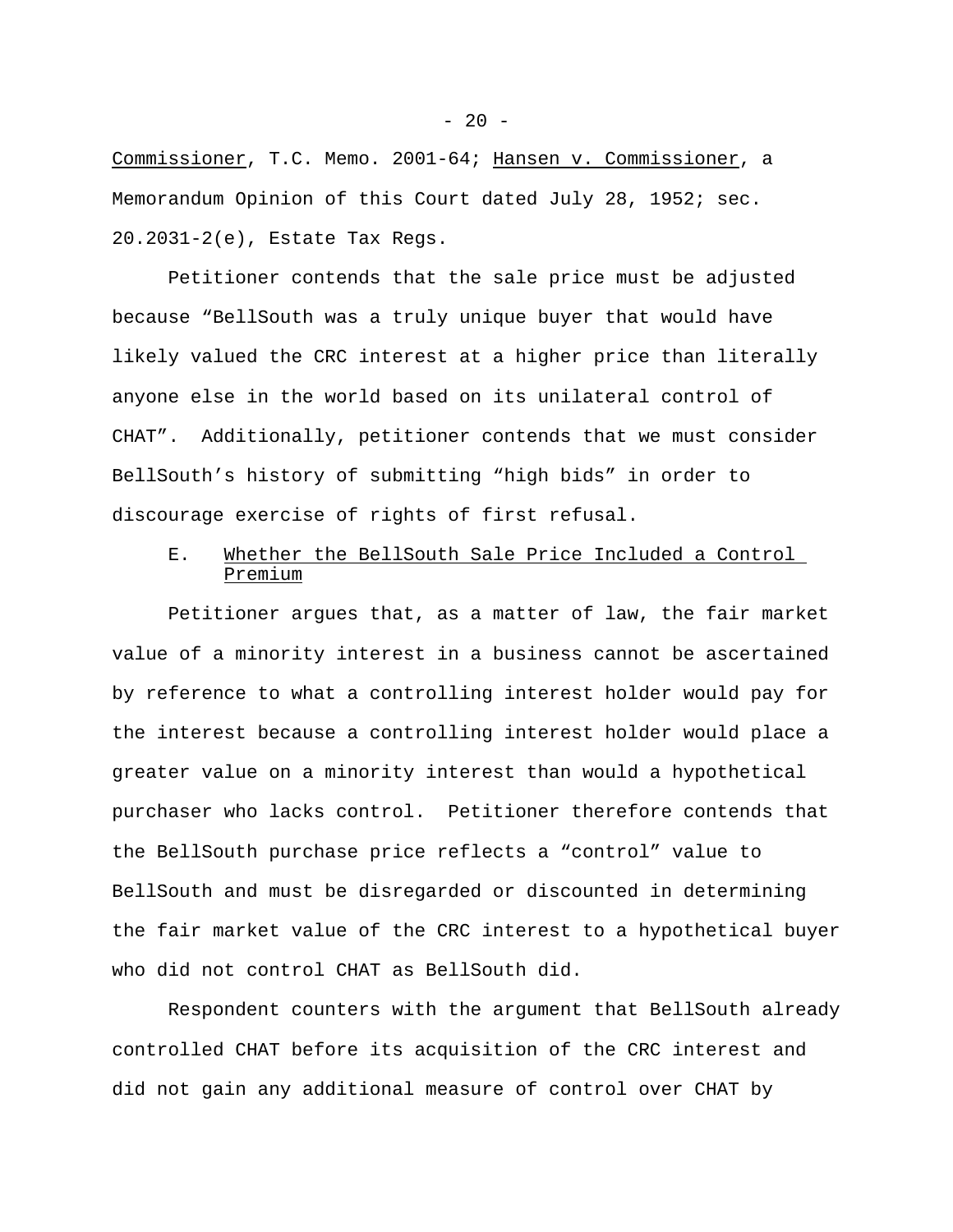virtue of its purchase of the CRC interest. Consequently, respondent contends, BellSouth would not have paid a control premium for the CRC interest but instead would have paid only what any other buyer would have paid for a minority interest in CRC. Respondent, therefore, argues that the BellSouth sale price reflects a discount for lack of control.

According to petitioner, valuing the CRC interest by reference to the BellSouth sale price, without applying a discount for lack of control, would violate the precedent of this Court and the Court of Appeals for the Eleventh Circuit.<sup>3</sup> Petitioner contends that Estate of Bright v. Commissioner, 658 F.2d 999 (5th Cir. 1981) (en banc),<sup>4</sup> and Estate of Andrews v. Commissioner, 79 T.C. 938 (1982), prohibit the Commissioner from valuing an interest on the basis of its value to a person who

<sup>&</sup>lt;sup>3</sup>The Tax Court follows the law of the Court of Appeals to which an appeal would lie if the law of that circuit is on "all fours". Golsen v. Commissioner, 54 T.C. 742, 757 (1970), affd. 445 F.2d 985 (10th Cir. 1971). Absent stipulation to the contrary, any appeal of the instant case would be to the Court of Appeals for the Eleventh Circuit. See sec.  $7482(b)(1)(B)$ .

<sup>4</sup>The Court of Appeals for the Eleventh Circuit has adopted as binding precedent certain decisions of the former Court of Appeals for the Fifth Circuit. See Bonner v. City of Prichard, 661 F.2d 1206, 1209 (11th Cir. 1981) (en banc); Stein v. Reynolds Sec., Inc., 667 F.2d 33 (11th Cir. 1982). However, as discussed below, because Estate of Bright v. Commissioner, 658 F.2d 999 (5th Cir. 1981), is not on "all fours" with the instant case, we need not consider whether it would be binding precedent in the Eleventh Circuit.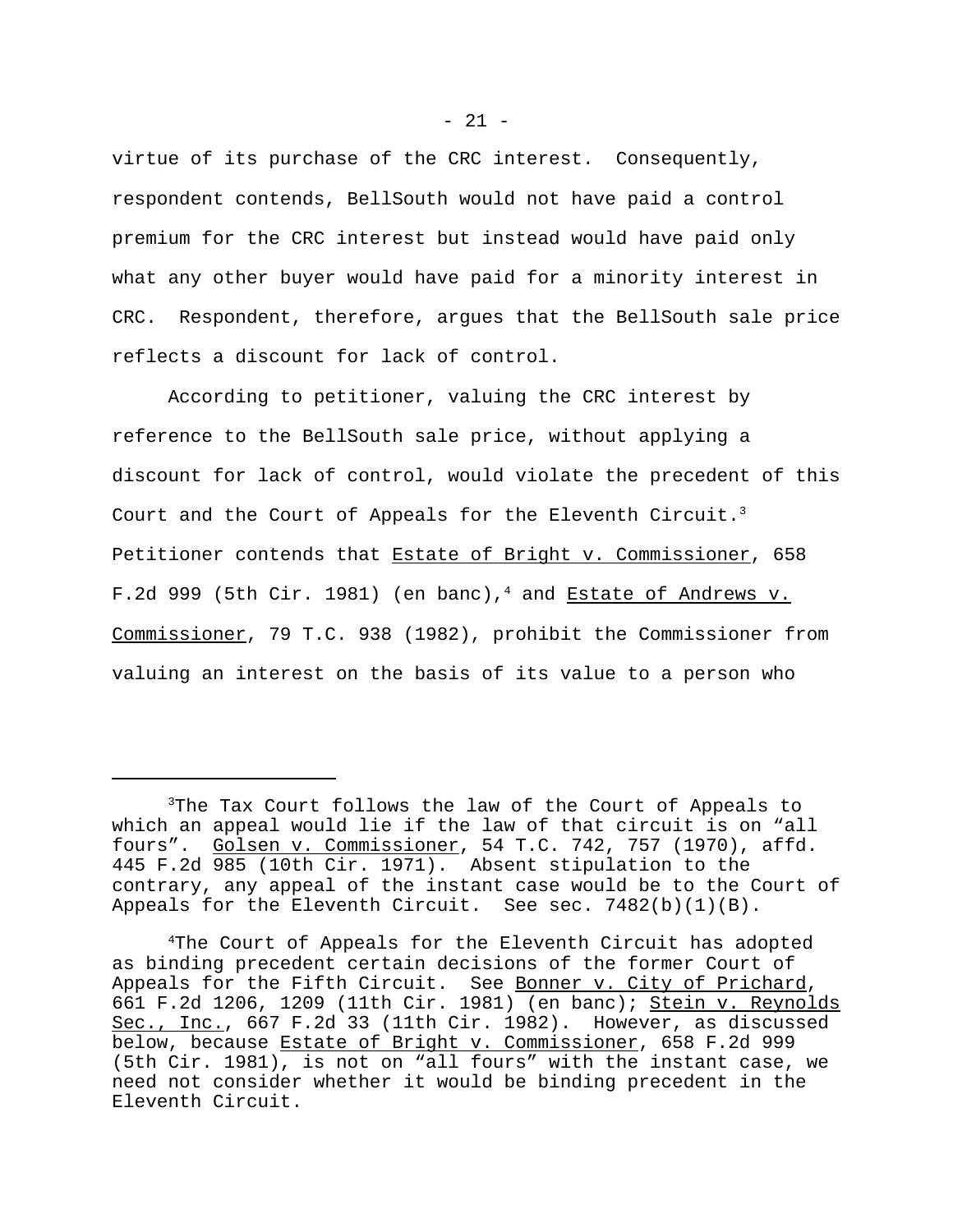already holds a controlling interest without applying a discount for lack of control.

 In Estate of Bright, the decedent and her husband owned, as community property, a 55-percent interest in each of several closely held corporations. The issue in Estate of Bright was the valuation of the decedent's one-half of that community property interest. The Commissioner argued that the proper valuation method was to value the entire 55-percent interest, including a control premium, and then take one-half thereof. The Court of Appeals for the Fifth Circuit held that family attribution did not apply to lump the decedent's minority interest with the interest of her husband to create a controlling interest for valuation purposes. Id.

In Estate of Andrews v. Commissioner, supra, the issue was the valuation of a decedent's 20-percent interest in each of four closely held corporations. As there had been no sales of interests in the corporations being valued within a reasonable time before or after the valuation date, this Court valued the stocks indirectly by weighing net worth, prospective earning power, dividend-paying capacity, and other relevant factors. Id. at 940. The portion of the Estate of Andrews Opinion on which petitioner relies addresses whether a control discount should be applied to that indirectly determined value. Id. at 951. The Commissioner's position in Estate of Andrews was that a control

 $- 22 -$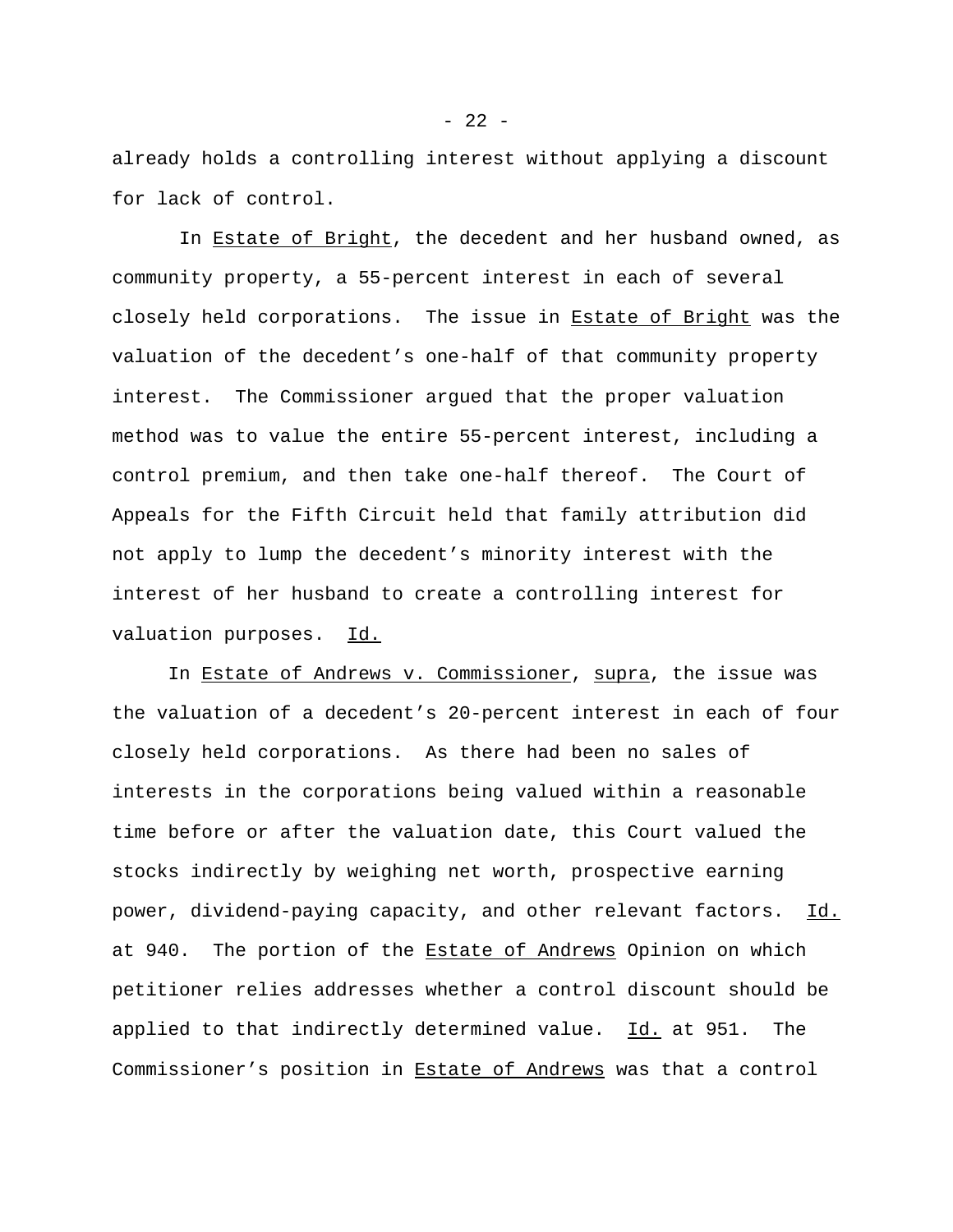discount should not be applied if family members control a corporation. Id. at 952. Because all the shareholders, including the decedent, were family members and shared in control, the Commissioner argued that no discount should be allowed in valuing the decedent's 20-percent interest. Id. Citing Estate of Bright v. Commissioner, supra, this Court rejected the family attribution argument and applied a minority discount in determining the value of the decedent's minority interests. Id. at 956.

We do not agree that either Estate of Bright or Estate of Andrews controls the valuation issue in the instant case as a matter of law. In both Estate of Bright and Estate of Andrews, the question was not whether a majority shareholder would pay a premium for a minority interest in an entity that it controlled but whether family attribution should apply to prevent the application of a lack of control discount even though the interest being valued was a minority interest. Neither Estate of Andrews nor Estate of Bright involved an actual, contemporaneous sale of an interest in any of the entities being valued as is present in the instant case. In both Estate of Bright and Estate of Andrews, the Commissioner's position was that a minority interest in a closely held corporation should be valued with a control premium. Those are not the circumstances of the instant case. Respondent concedes that the CRC interest was a minority

 $- 23 -$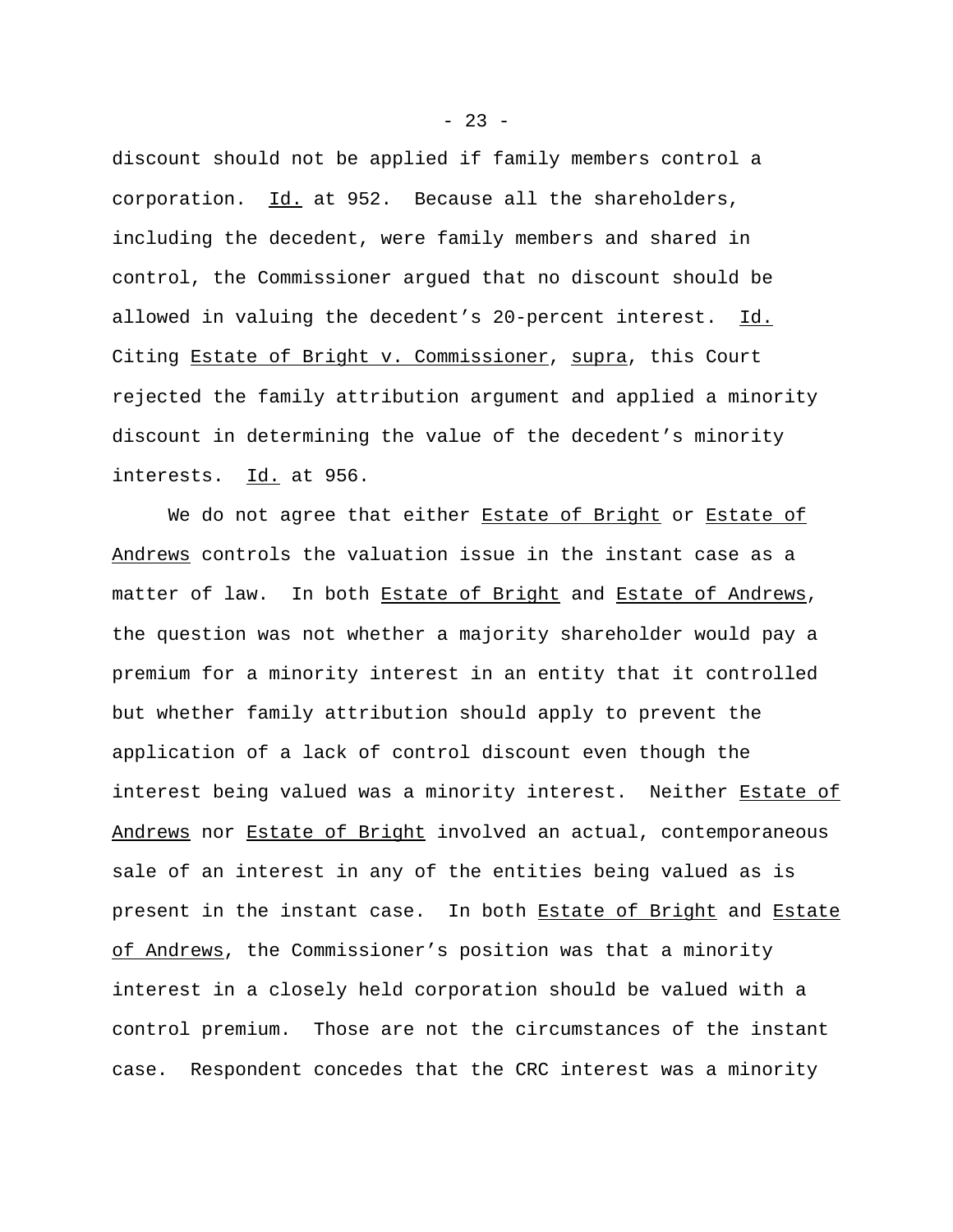interest and that a minority discount is appropriate in valuing that interest.<sup>5</sup> As discussed above, respondent contends that the minority discount is reflected in the BellSouth sale price.

For the foregoing reasons, we conclude that neither Estate of Bright v. Commissioner, supra, nor Estate of Andrews v. Commissioner, supra, establishes that a controlling shareholder would necessarily be willing to pay a premium for a minority interest in a corporation that it already controlled. Accordingly, we do not agree with petitioner that we must, as a matter of law, apply a lack of control discount to the actual sale price of the CRC interest because the buyer, BellSouth, controlled CHAT.

We next consider whether petitioner has proved that, under the particular circumstances present, the CRC interest would have been more valuable to BellSouth than to another investor who was merely acquiring a minority interest. We find nothing in the record to support petitioner's assertion. To the contrary, petitioner's own expert, Mr. King, indicated that BellSouth had no incentive, from a control perspective, to buy the CRC interest. Mr. King testified at trial that "it's already been indicated that BellSouth had no reason to buy this. There was no control element that \* \* \* was associated with this." He further

<sup>&</sup>lt;sup>5</sup>The parties disagree as to what the appropriate minority discount is and as to when and how that discount should be reflected in the different valuation methodologies.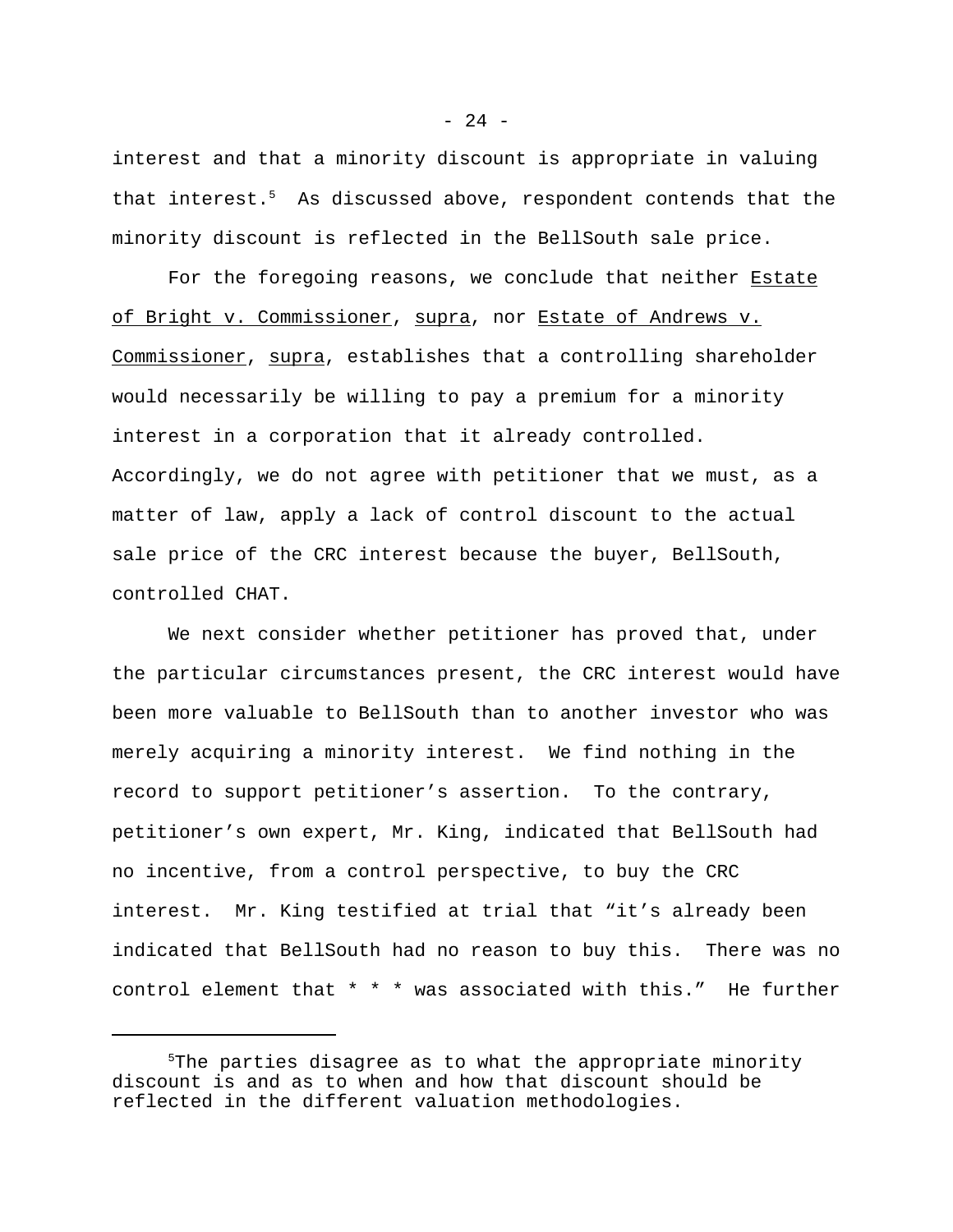stated that "there's no reason for it, they already had control. They already had operating control of the partnership." Accordingly, we conclude that petitioner has not established that BellSouth paid a control premium for the CRC interest.

F. Whether Rights of First Refusal Affected the Sale Price

 We next consider whether, as petitioner contends, there is evidence that BellSouth paid a premium for the CRC interest in order to discourage the exercise by the other CRC partners of their rights of first refusal. The sale of the CRC interest was subject to a right of first refusal in favor of the three nonselling partners of CRC. Mr. King testified that, in his extensive prior experience dealing with BellSouth and its successor entities, once BellSouth determines that a transaction is strategic it will "do whatever it takes to win" including submitting high bids to discourage exercise of rights of first refusal. Regarding the CRC purchase, Mr. King stated that "In other words, they wanted to make sure that they put an offer out that was sufficient enough to essentially discourage Bledsoe Telephone Company and Trenton Telephone Company from exercising their right of first refusal."

We found Mr. King's testimony to be credible, and there is no evidence contradicting his testimony in that regard. Consequently, we conclude that the BellSouth sale price should be adjusted to reflect the likelihood that BellSouth viewed the CRC

 $- 25 -$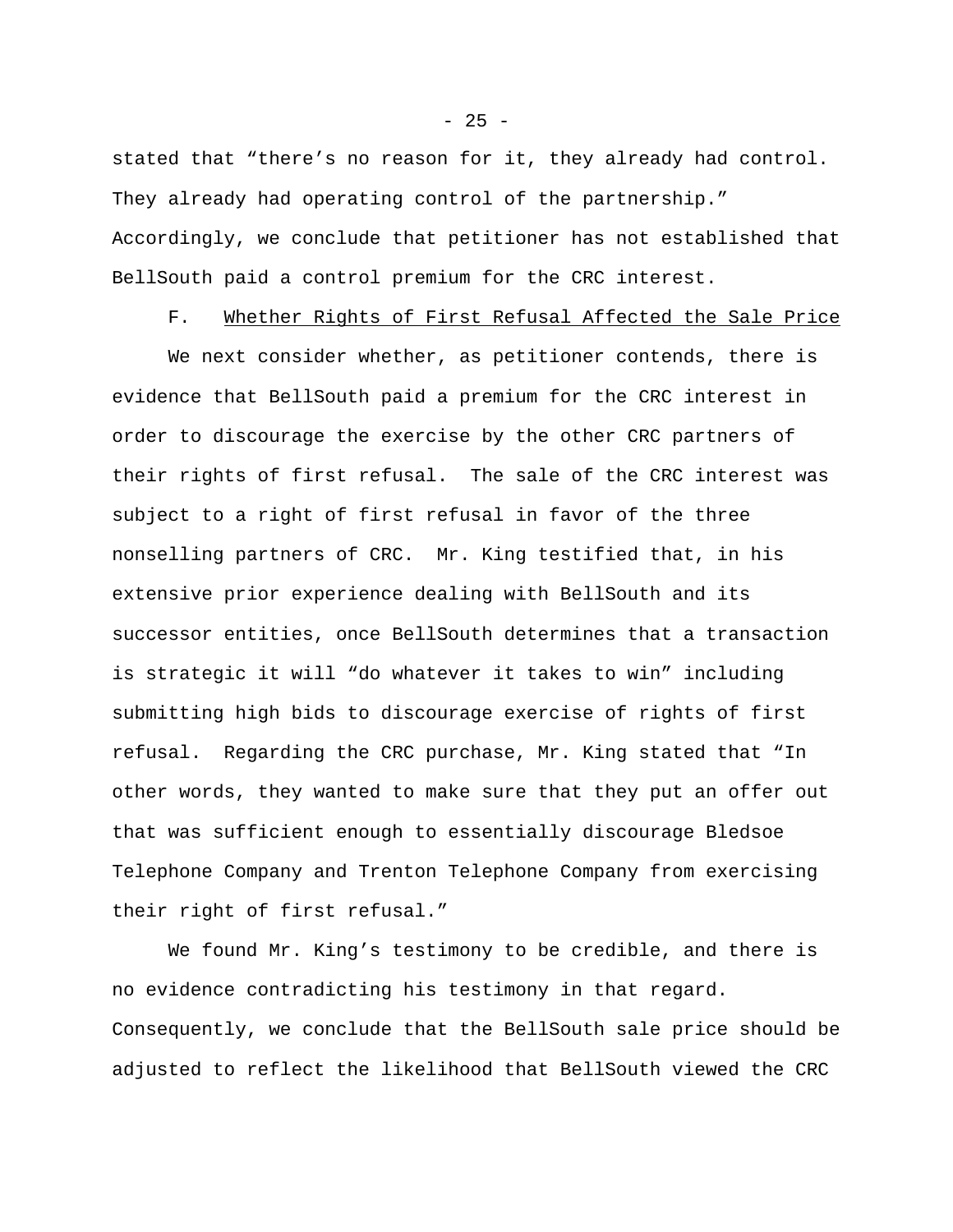interest as a strategic acquisition and was willing to pay a premium to avoid exercise of the rights of first refusal of the other CRC partners. For the foregoing reasons, we conclude that the BellSouth sale price is probative, but not conclusive, evidence of the value of the CRC interest on the valuation date.

## G. Fair Market Value of the CRC Interest

Because we find that the BellSouth sale price is probative, but not conclusive, evidence of the value of the CRC interest on the valuation date, we have also carefully considered all of the other evidence in the record in arriving at a determination of the fair market value of the CRC interest. In making a determination of value, we have considered the sale of the CRC interest to BellSouth and the valuation reports of Mr. King and Mr. Hastings, as well as all the other relevant factors, including the unique characteristics of BellSouth as a purchaser, the business climate on the valuation date, the double-tiered partnership structure, and the dividend and capital call history of CRC.

We found petitioner's expert, Mr. King, to be the more persuasive of the two expert witnesses. As discussed above, his experience in the field of telecommunications valuation allowed him to tailor his analyses to reflect industry conditions existing on the valuation date. Additionally, Mr. King's analysis considered the distribution history of CHAT, a factor

 $- 26 -$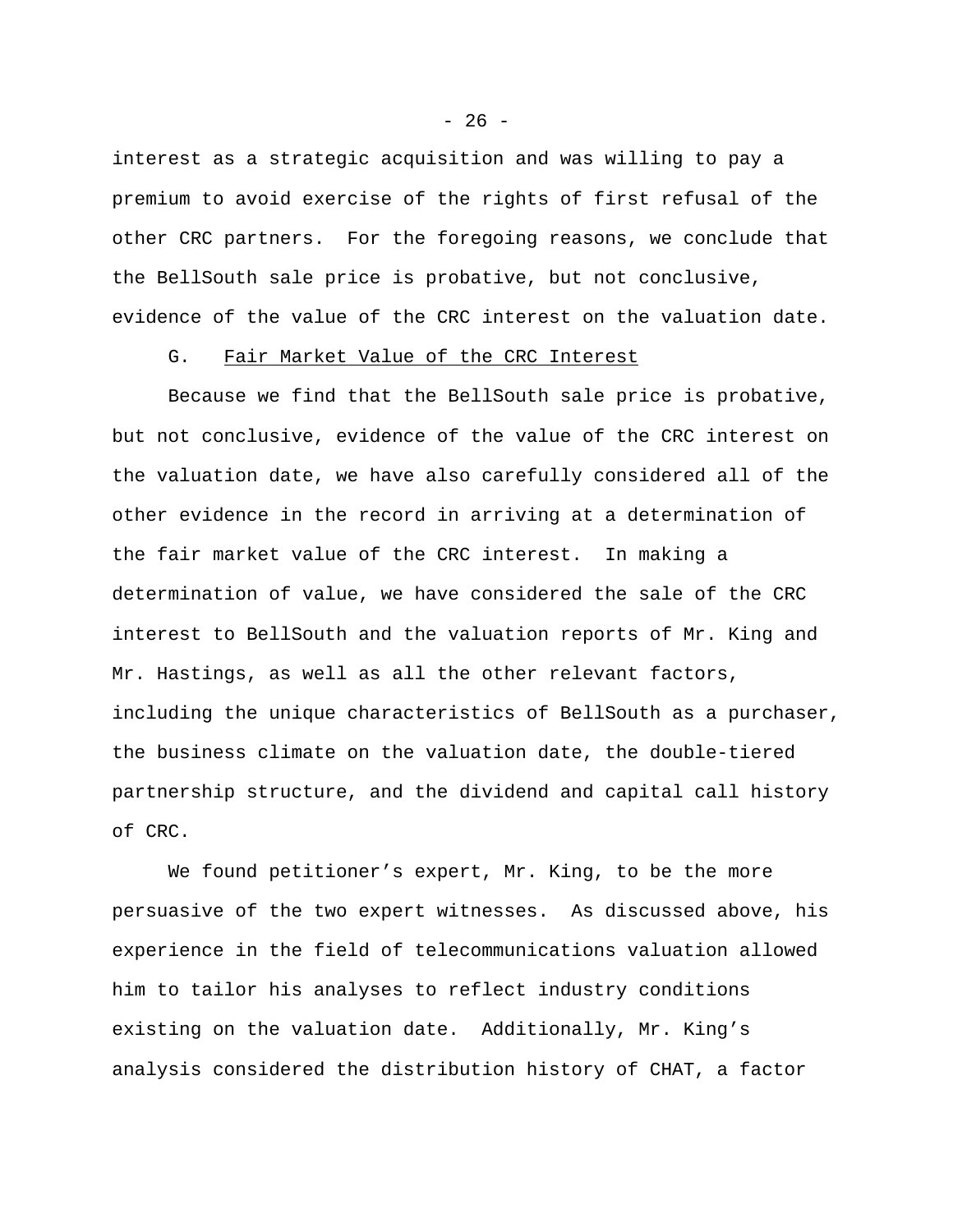ignored by Mr. Hastings but likely to be an important consideration for a purchaser of a minority interest. Finally, the Court found Mr. King's testimony at trial to be credible and persuasive. Accordingly, we place great weight on Mr. King's expert report. However, we do believe that Mr. King failed to adequately consider the sale to BellSouth in his analysis, and we take that sale into account in reaching a determination of value.

We accept the values determined by Mr. King in his business enterprise valuation analysis and his distribution yield analysis and his decision to weight those factors equally in valuing the CRC interest. However, we have also determined that it is appropriate to include a third factor in the analysis; i.e., the BellSouth sale price. After considering all of the evidence in the record, we conclude that the values yielded by the business enterprise analysis (\$2,718,000), the distribution yield analysis (\$3,243,000), and the BellSouth sale price (\$5,220,423) should be weighted equally in arriving at the value of the CRC interest. Weighting each of those numbers equally results in a value of \$3,727,141. On the basis of the foregoing considerations and the entire record, we conclude that the fair market of the CRC interest as of the valuation date was \$3,727,142.

 $- 27 -$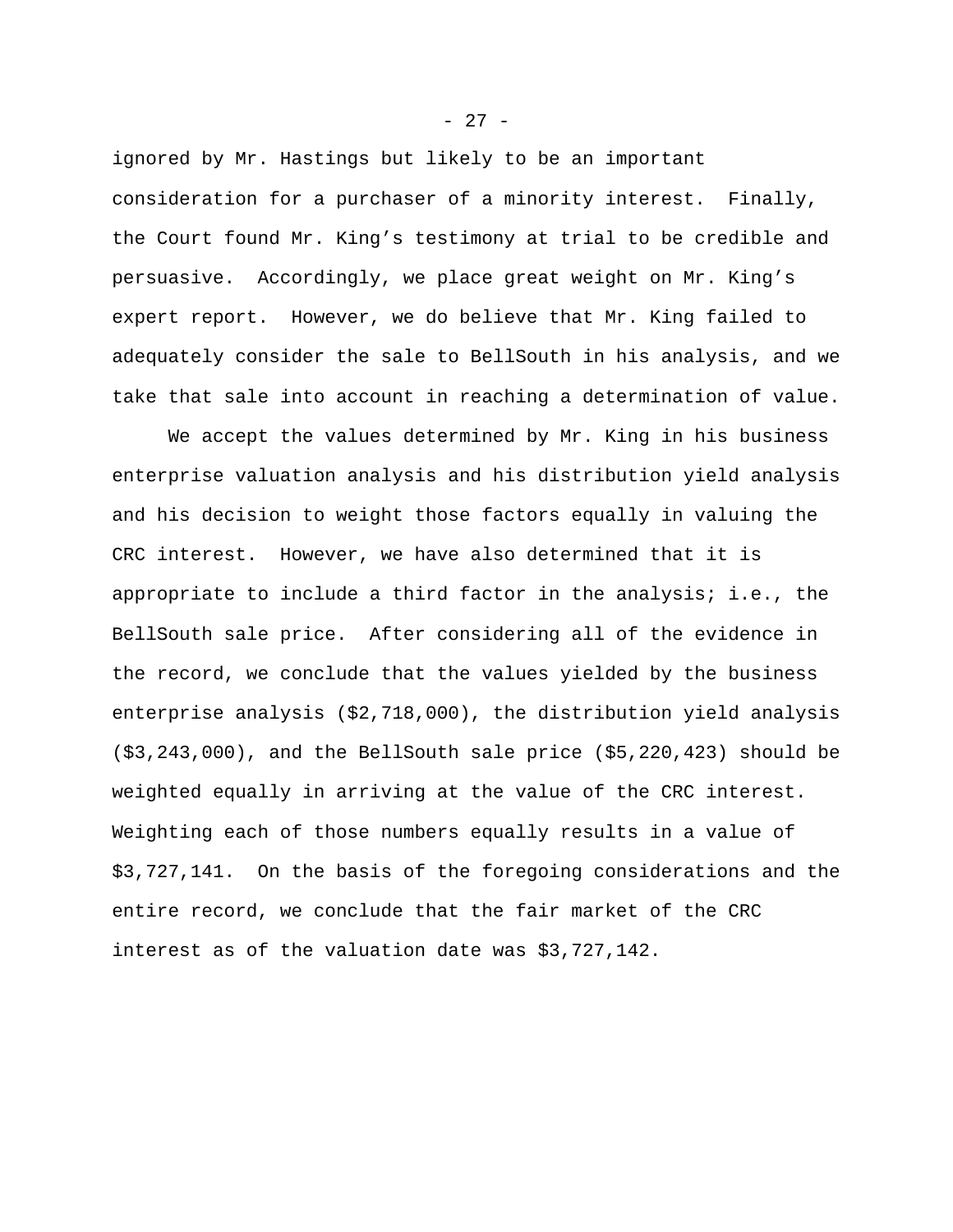- 28 -

### II. Substantial Understatement Penalty

A taxpayer may be subject to an accuracy-related penalty of 20 percent of any underpayment which is attributable to a substantial understatement of income tax. Sec. 6662(a) and (b)(2). For an S corporation, there is a substantial understatement of income tax if the amount of the understatement for the tax year exceeds the greater of 10 percent of the amount required to be shown on the return or \$5,000. Sec.  $6662(d)(1)(A)$ . Pursuant to section  $7491(c)$ , the Commissioner generally bears the burden of production for any penalty, but the taxpayer bears the ultimate burden of proof. Higbee v. Commissioner, 116 T.C. 438, 446 (2001).

The accuracy-related penalty does not apply where it is shown that there was substantial authority for the position taken by the taxpayer. Sec.  $6662(d)(2)(B)(i)$ . The accuracy-related penalty also does not apply to any part of an underpayment of tax if it is shown that the taxpayer acted with reasonable cause and in good faith. Sec.  $6664(c)(1)$ . That determination is made on a case-by-case basis, taking into account all the pertinent facts and circumstances. Sec. 1.6664-4(b)(1), Income Tax Regs. Taxpayers bear the burden of proving that they had reasonable cause and acted in good faith. See Higbee v. Commissioner, supra at 446; Dollander v. Commissioner, T.C. Memo. 2009-187. Relevant factors include a taxpayer's efforts to assess his proper tax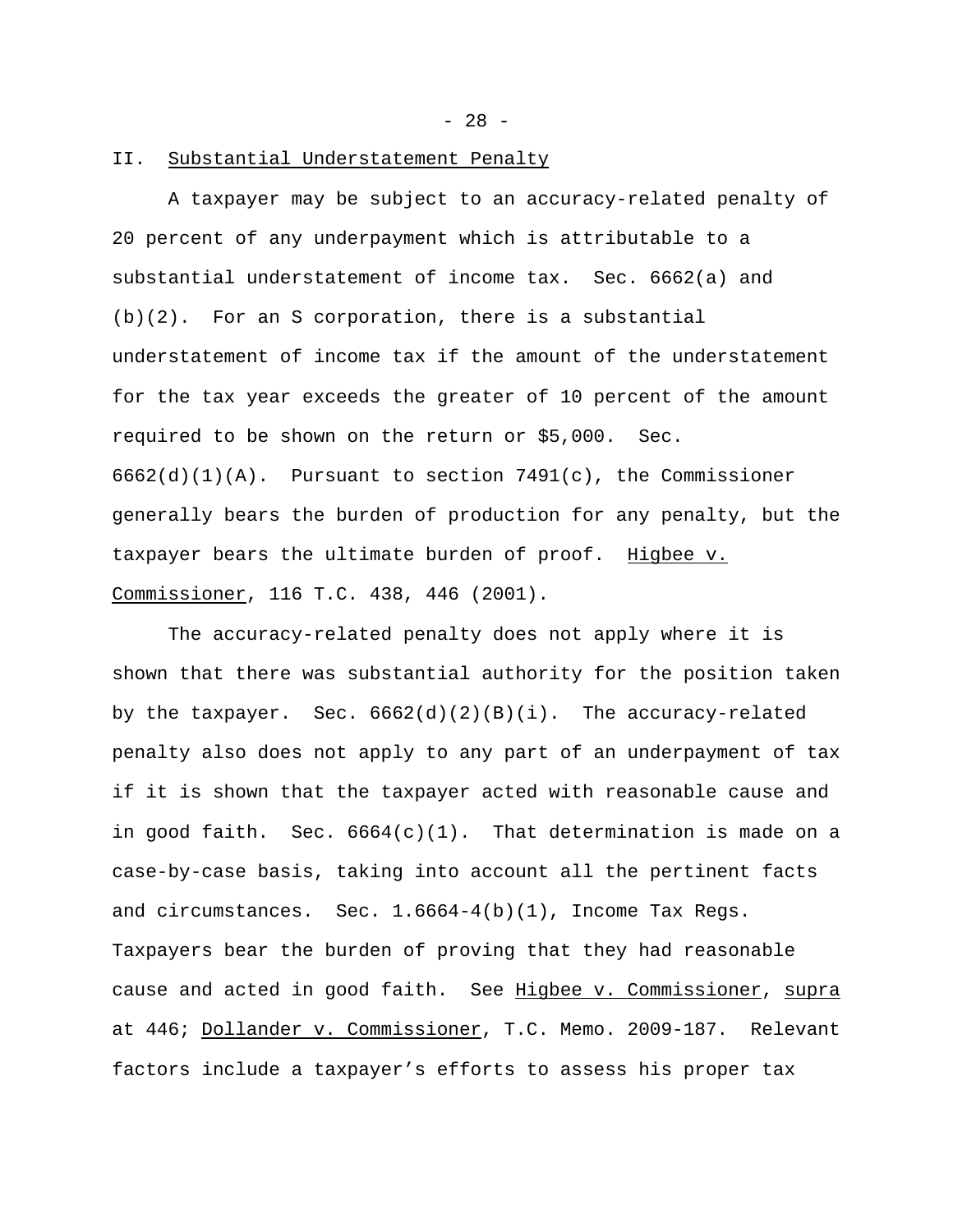liability, including the taxpayer's reasonable and good-faith reliance on the advice of a professional such as an accountant. Sec. 1.6664-4(b)(1), Income Tax Regs.

Respondent determined that petitioner is liable for a substantial understatement penalty pursuant to section 6662 of \$185,052. Because we conclude below that petitioner acted with reasonable cause and in good faith, it is unnecessary to determine the precise amount of the understatement resulting from our determination of the value of the CRC interest.

Petitioner contends that it is not liable for an accuracyrelated penalty because it acted in good faith and reasonably relied on the advice of Mr. Henley in reporting the value of the CRC interest. Respondent asserts that petitioner did not act reasonably and in good faith because it disregarded two appraisals and the actual sale price, all of which would have resulted in a value for the CRC interest higher than that which was reported on petitioner's 2000 income tax return.

Mr. Erli, who was petitioner's general manager in 2000, testified that he was not an expert in tax matters, and that, in fact, tax was one of his areas of weakness. For that reason, Mr. Erli suggested that petitioner should bring in someone to consult on its tax returns. Consequently, Mr. Henley, a certified public accountant specializing in tax, was hired to review petitioner's tax returns. It was Mr. Henley who first raised the issue of

- 29 -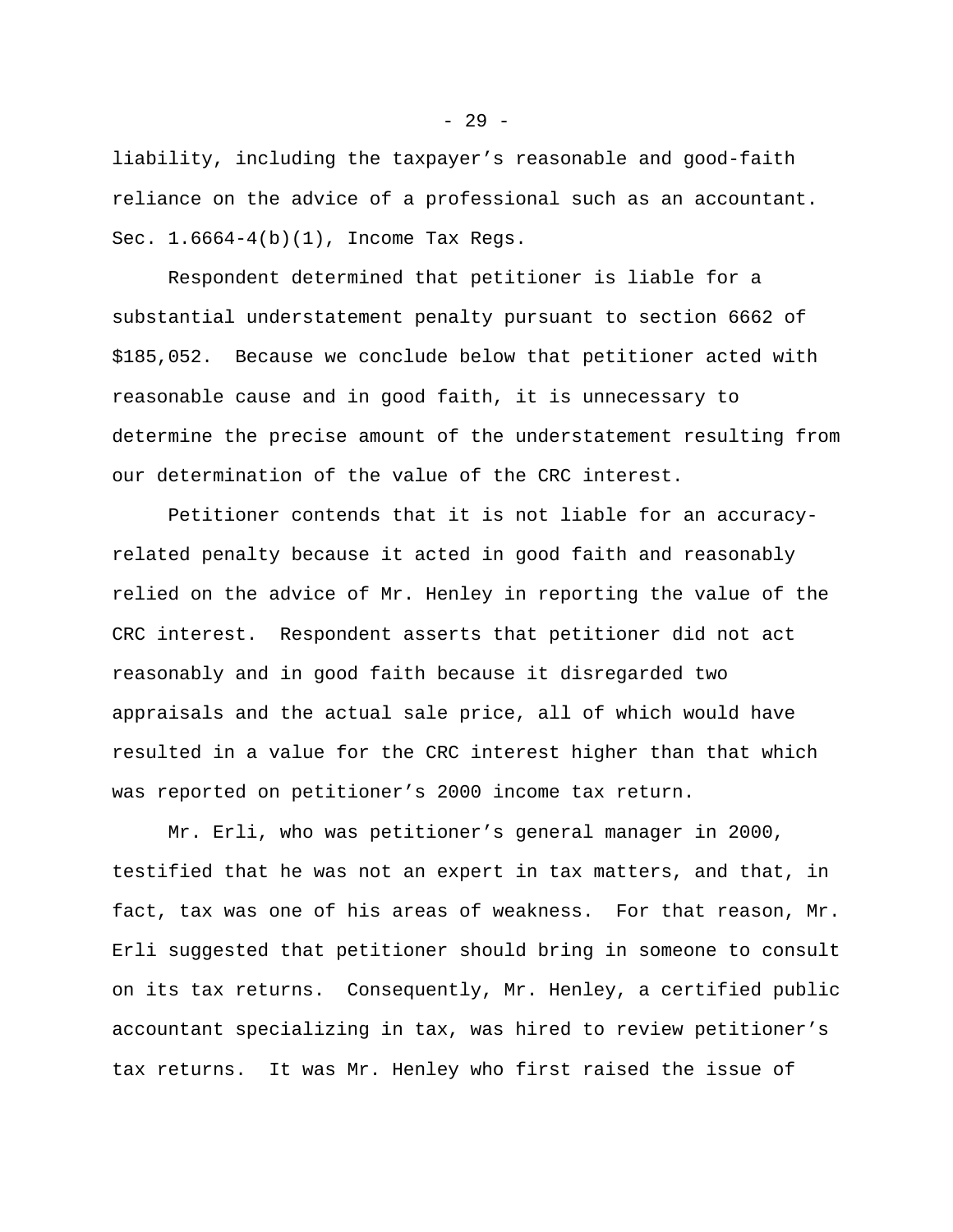built-in gains tax. Mr. Erli's uncontradicted testimony establishes that the decision to use the \$2.6 million valuation of the CRC interest from the February 2000 report was based on the advice of Mr. Henley. We conclude that it was reasonable for petitioner to rely on the advice of Mr. Henley in determining the valuation of the CRC interest to report on its income tax return

Mr. Henley testified that he was made aware of the sale to BellSouth, but that he did not recommend that petitioner use the sale price in determining the value of the CRC interest on the valuation date. On the basis of the testimony of Mr. Erli and Mr. Henley, it appears that petitioner did not provide Mr. Henley with the September 1999 report or the Robinson-Humphrey memorandum. All of the evidence indicates that the February 2000 report was an update of the September 1999 report to correct errors and incorporate more current data. Respondent does not dispute that the September report contained errors, nor does respondent contend that the February 2000 report did anything more than correct errors and incorporate more recent financial information. We conclude that there was no reason for petitioner to have provided Mr. Henley with an appraisal that contained errors and outdated financial information when a more current version of that same report was available. Furthermore, we conclude that the Robinson-Humphrey memorandum was prepared primarily as a marketing tool, not as an objective valuation of

 $-30 -$